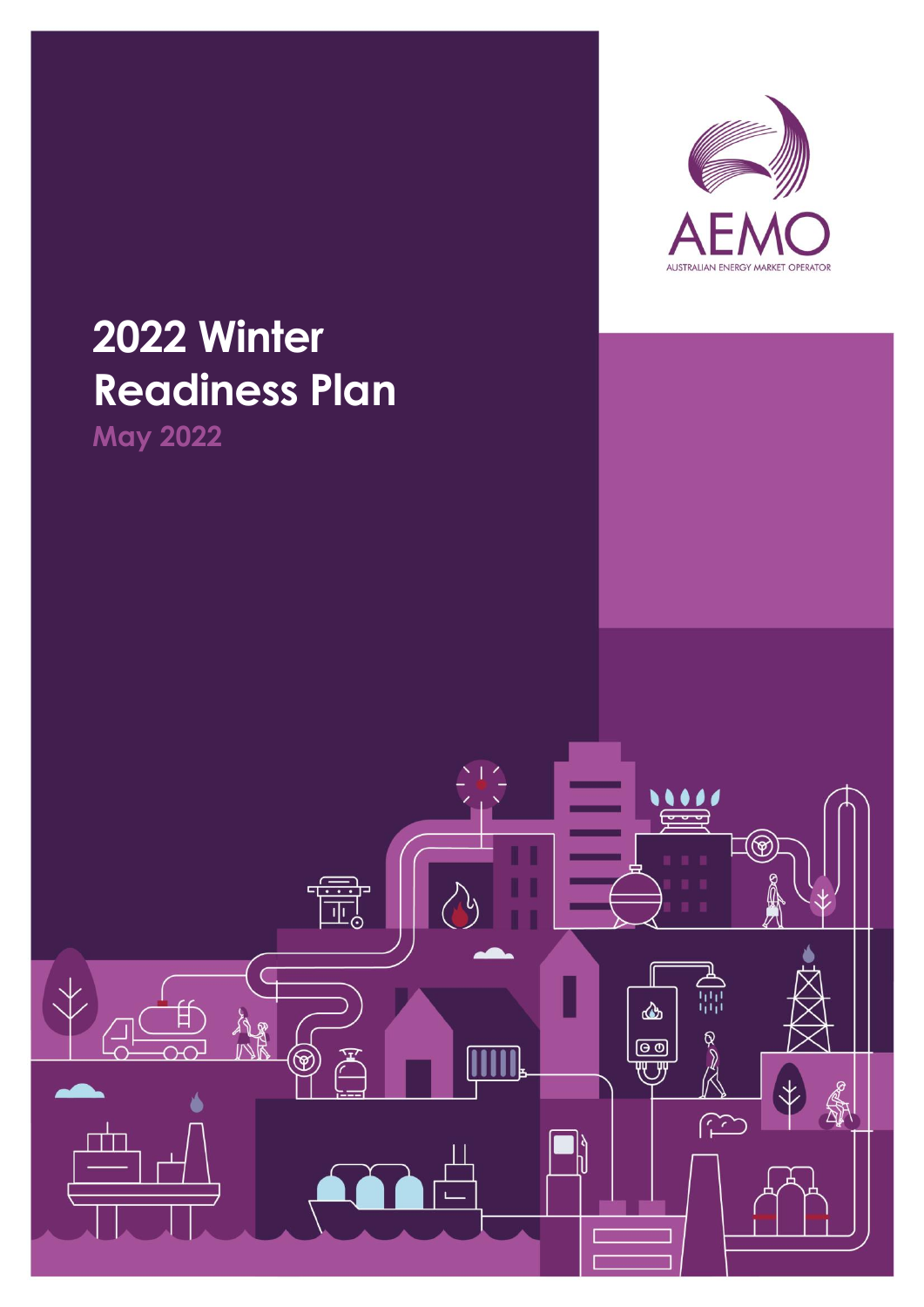

## **Important notice**

## **Purpose**

AEMO has prepared this document to provide information about the operation of the Victorian gas transmission system and the market operational strategies for winter 2022. The strategies are designed to support the secure operation of the Victorian Gas Declared Transmission System (DTS) and the Declared Wholesale Gas Market (DWGM). The annual winter stakeholder information session was held on 4 May 2022 to present the 2022 Victorian Gas Winter Operations Outlook to stakeholders for discussion and comment. This document supplements the session and provides further technical information on the 2022 Winter Readiness Plan.

This publication is based on information available to AEMO at 4 May 2022 unless otherwise indicated.

## **Disclaimer**

This document or the information in it may be subsequently updated or amended. This document does not constitute legal or business advice, and should not be relied on as a substitute for obtaining detailed advice about the National Gas Rules or any other applicable laws, procedures or policies. AEMO has made every effort to ensure the quality of the information in this document but cannot guarantee its accuracy or completeness.

Accordingly, to the maximum extent permitted by law, AEMO and its officers, employees and consultants involved in the preparation of this document:

- make no representation or warranty, express or implied, as to the currency, accuracy, reliability or completeness of the information in this document; and
- are not liable (whether by reason of negligence or otherwise) for any statements, opinions, information, representations or other matters contained in or derived from this document, or any omissions from it, or in respect of a person's use or reliance on the information in it.

## **Copyright**

© 2022 Australian Energy Market Operator Limited. The material in this publication may be used in accordance with the [copyright permissions on AEMO's website.](https://www.aemo.com.au/privacy-and-legal-notices/copyright-permissions#:~:text=In%20addition%20to%20the%20uses%20permitted%20under%20copyright,permission%20to%20use%20AEMO%20Material%20in%20this%20way.)

### **Version control**

| <b>Version</b>        | Release date | <b>Changes</b>  |
|-----------------------|--------------|-----------------|
| $\overline{a}$<br>I.U | 19/05/2022   | Initial release |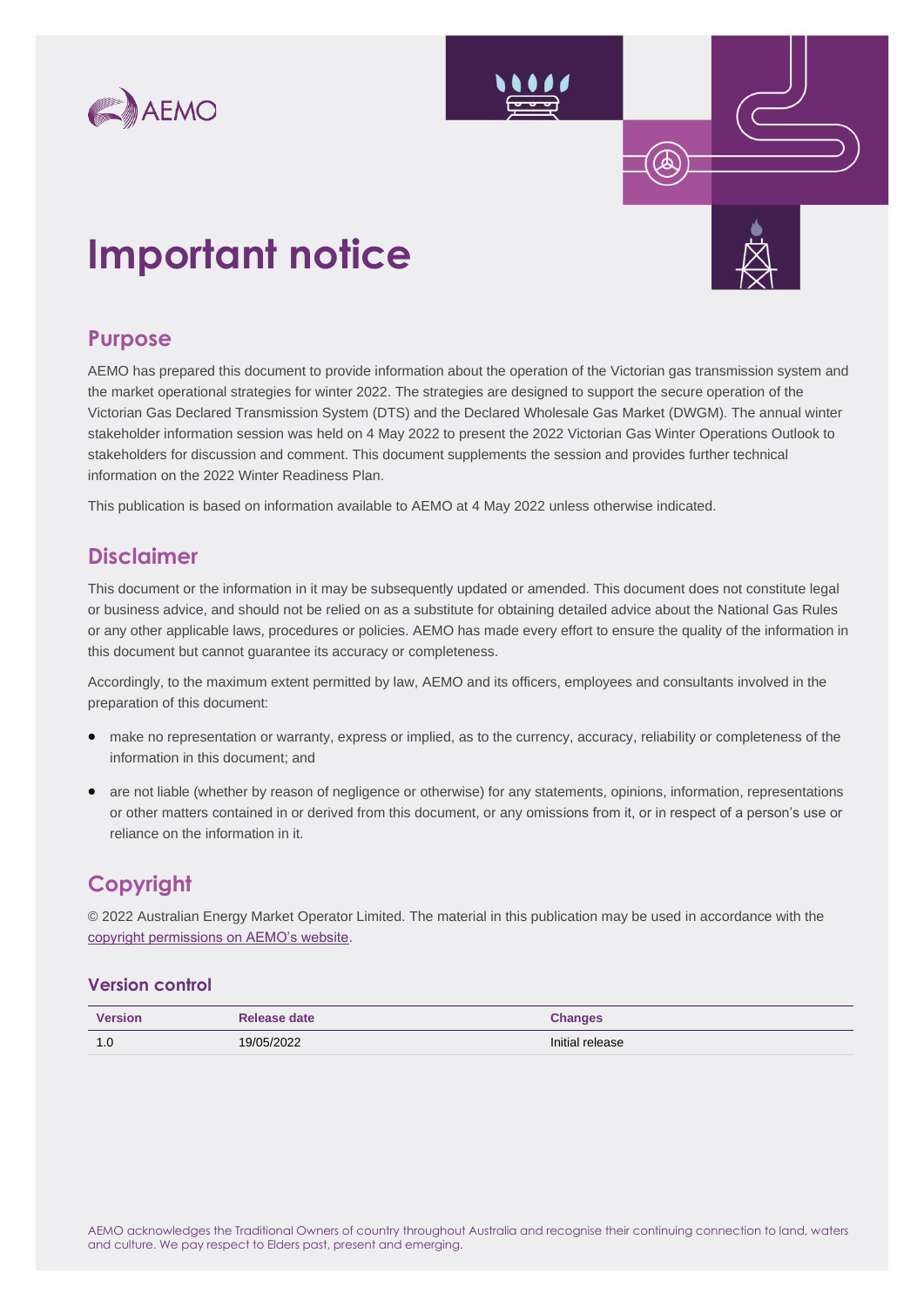# <span id="page-2-0"></span>**Executive summary**

AEMO is the operator of the Victorian Gas Declared Transmission System (DTS) and the Declared Wholesale Gas Market (DWGM). As operator, AEMO is responsible for operating the DTS in a safe and secure manner, and for minimising threats to system security. This document, reviewed and published annually, details AEMO's operational and market strategies for operating the DTS and DWGM during the 1 May to 30 September peak demand period<sup>1</sup>.

All times in this report are Australian Eastern Standard Time (AEST).

- Victorian peak day supply capacity is expected to be sufficient to meet a forecast 1-in-20 year peak system demand day of 1,255 terajoules (TJ), and to support forecast DTS-connected gas generation demand.
- The total available supply to the Victorian DTS this winter, allowing for pipeline capacity constraints, is forecast to be 1,552 terajoules per day (TJ/d). The total supply includes the Gippsland zone (972 TJ/d), the Port Campbell zone (447 TJ/d), New South Wales Zone (47 TJ/d), and the Dandenong liquefied natural gas (LNG) facility (87 TJ/d).
- Peak day Gippsland zone production capacity is forecast to decrease from 1,072 TJ/d in winter 2021 to 1,018 TJ/d in winter 2022. The expected Gippsland zone supply into the DTS is 972 TJ/d; this is less than the Gippsland zone production capacity because some gas is also supplied from the Gippsland zone into the Tasmanian Gas Pipeline and the Eastern Gas Pipeline (EGP).
- Peak day Port Campbell production and storage capacity is forecast to remain steady in 2022 at 719 TJ/d, however supply into the DTS will continue to be constrained by the South West Pipeline (SWP) transportation capacity of 447 TJ/d.
- The peak day supply from New South Wales via Culcairn into the Victorian Northern Interconnect (VNI) is forecast to be limited to 47 TJ/d by the capacity of the Moomba to Sydney Pipeline and New South Wales demand. Higher EGP flows to New South Wales may enable higher flows into the VNI via Culcairn.
- AEMO expects that the system demand profile for winter 2022 will have similar characteristics to winter 2020 and winter 2021 due to the ongoing impacts of COVID-19, particularly the continuing working from home trend. AEMO therefore expects that high system demand days could again result in threat to system security events.
- Forecast gas generation consumption during the 2022 peak demand period is forecast to be between 2.1 petajoules (PJ) and 5.4 PJ, based on a range of plausible weather conditions. This range bounds the observed gas generation consumption during the 2021 peak demand period, which was 5 PJ. The average gas generation consumption increases with system demand and is likely to be highest on high system demand days, during coal generation outages, or during periods of low wind and solar generation output.
- System modelling indicates that the DTS is capable of supporting a 1-in-2 year system demand day and maximum forecast gas generation demand of 317 TJ, provided that sufficient gas supply is available.
- There will be continued reliance on the Iona underground gas storage (UGS) facility to balance daily and monthly supply and demand. The Dandenong LNG storage facility will continue to be used to supply peak

<sup>1</sup> The Peak Demand Period is defined in this document as 1 May until 30 September. Winter is 1 June to 31 August.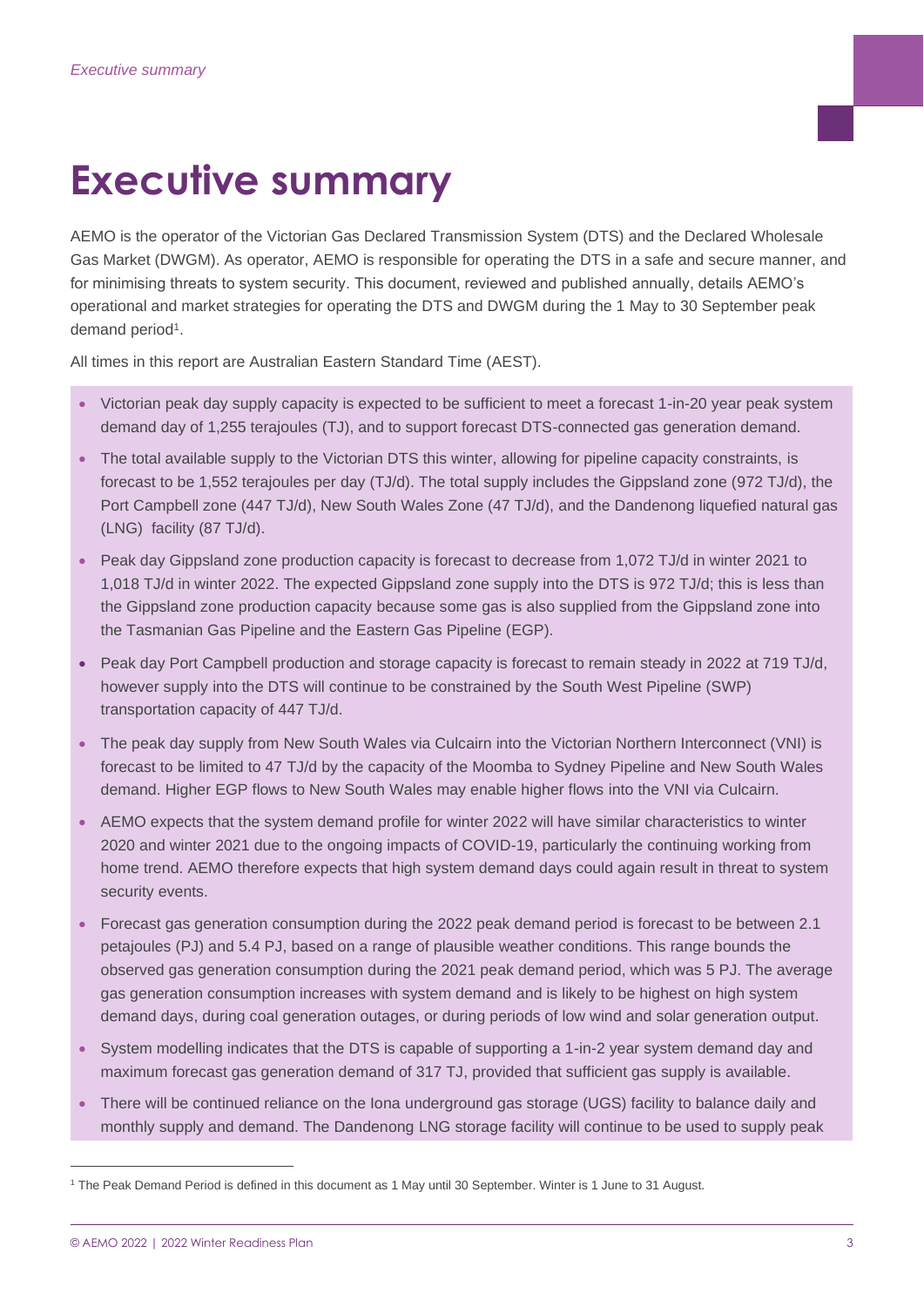shaving gas during periods of unforecast or very high hourly gas demands or in response to unplanned gas supply disruptions. AEMO will monitor storage inventories throughout winter to identify and manage any supply concerns.

- AEMO has observed ongoing low levels of market participant contracting at the Dandenong LNG facility. AEMO's ability to manage the DTS during the peak winter demand period could be impacted, increasing the possibility of gas curtailment, particularly gas generation. AEMO identified the low Dandenong LNG inventory as a threat to system security and sought a market response following the publication of the 2022 Victorian Gas Planning Report (VGPR) Update. AEMO intends to respond to ensure there is sufficient capacity to provide an emergency reserve if market participants do not contract capacity.
- AEMO expects that its gas transmission and market operational strategies will be sufficient to manage any potential threats to system security during the peak demand period.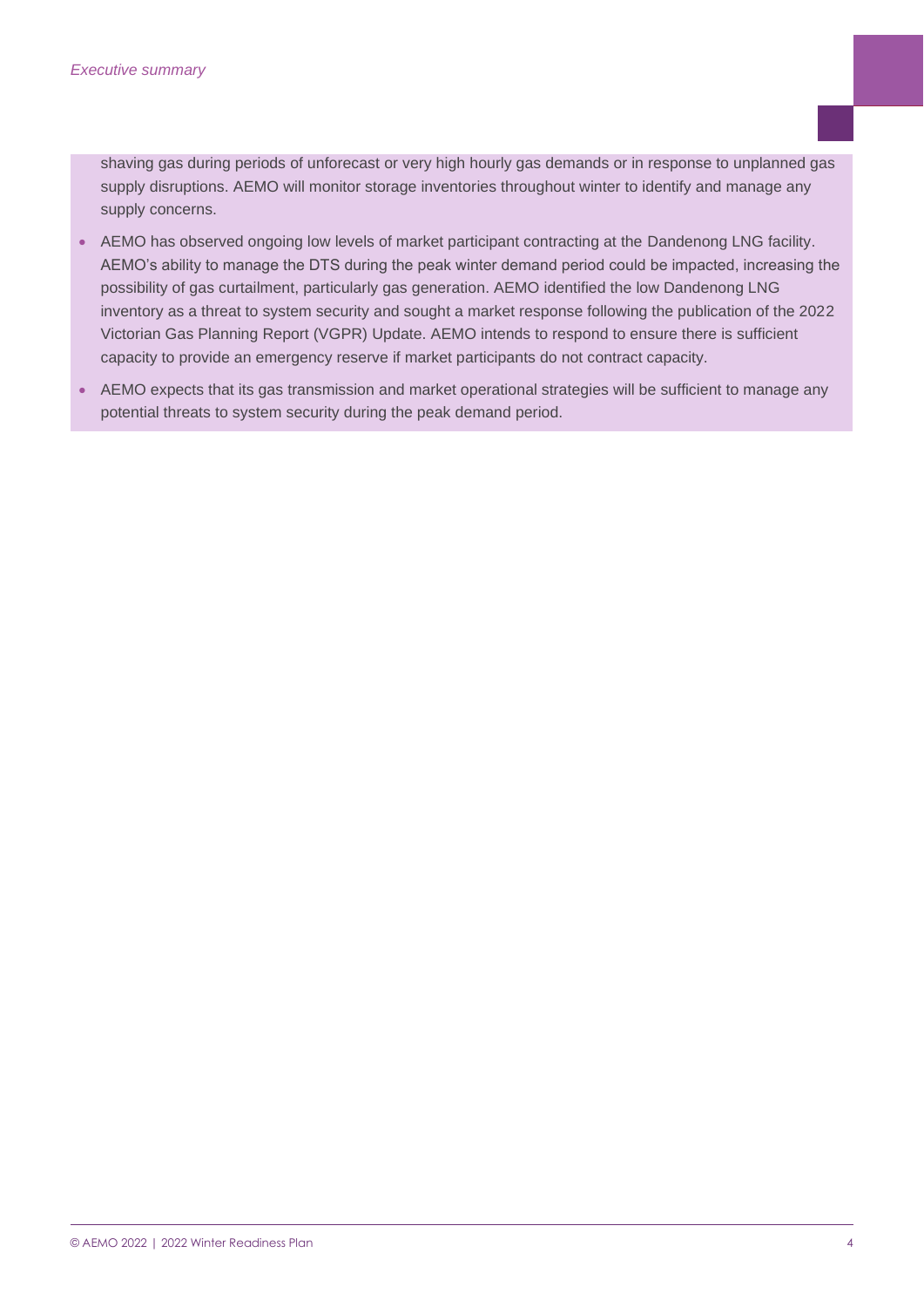## **Contents**

| <b>Executive summary</b> | 3                                                       |                |
|--------------------------|---------------------------------------------------------|----------------|
| $\mathbf{1}$             | Winter 2022 outlook                                     | $\overline{7}$ |
| 1.1                      | Demand for winter 2022                                  | $\overline{7}$ |
| 1.2                      | Gas generation                                          | $\overline{7}$ |
| 1.3                      | Supply for winter 2022                                  | 11             |
| 1.4                      | Peak day supply and demand sensitivity analysis         | 11             |
| $\overline{2}$           | Operational challenges for winter 2022                  | 13             |
| 2.1                      | Peak demand profiled and linepack management            | 13             |
| 2.2                      | Iona UGS inventory                                      | 15             |
| 2.3                      | Dandenong LNG inventory                                 | 16             |
| 2.4                      | Longford gas plant resilience risks                     | 17             |
| 3                        | Resources to manage peak demand                         | 18             |
| 3.1                      | Profiled injections                                     | 18             |
| 3.2                      | Demand forecast override methodology                    | 18             |
| 3.3                      | Gas generation demand monitoring                        | 19             |
| 3.4                      | Threat to System Security                               | 20             |
| 3.5                      | Gas Operations Engineers skills refreshing and training | 21             |
| 4                        | Emergency management                                    | 21             |
| 4.1                      | Legislation and rules                                   | 21             |
| 4.2                      | Emergencies                                             | 22             |
| 4.3                      | Threat to system security procedure                     | 23             |
| 4.4                      | Emergency communication                                 | 24             |

## **Tables**

| Table 1 | Forecast peak system daily and hourly demand for winter 2022                  |                   |
|---------|-------------------------------------------------------------------------------|-------------------|
| Table 2 | Forecast monthly peak day demand for 2022, Progressive Change scenario (TJ/d) | 7                 |
| Table 3 | Scenario 1 – peak day supply and demand (TJ/d)                                | 12                |
| Table 4 | Scenario 1 – peak day supply and demand (TJ/d)                                | $12 \overline{ }$ |
| Table 5 | Scenario 1 – peak day supply and demand (TJ/d)                                | 13                |
|         |                                                                               |                   |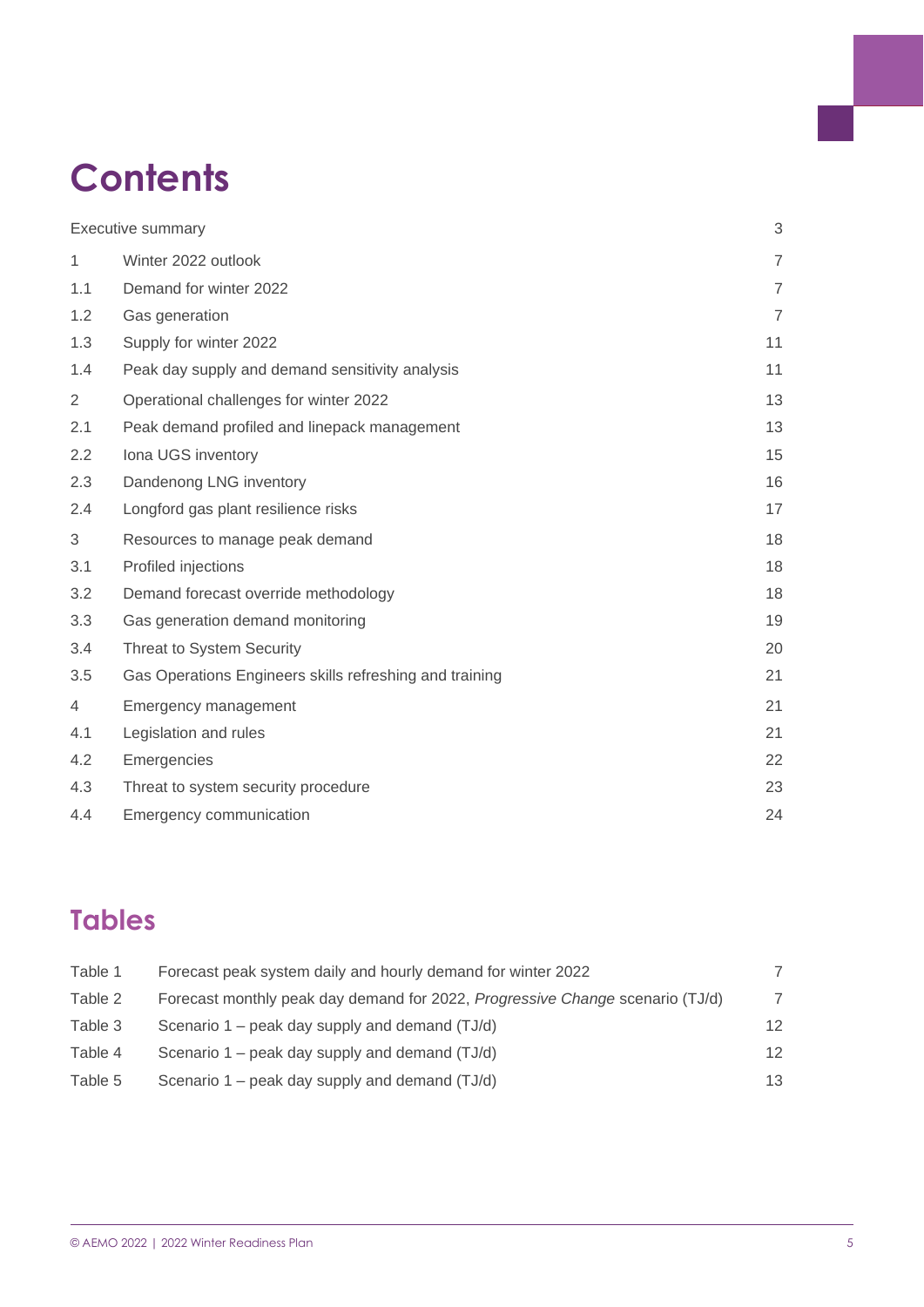## **Figures**

| Figure 1 | Monthly DTS-connected gas generation consumption, actual 2020-21 and forecast 2022<br>(TJ/m)               | 9  |
|----------|------------------------------------------------------------------------------------------------------------|----|
| Figure 2 | Historical and forecast seasonal maximum DTS gas generation demand in summer and<br>winter, 2019-26 (TJ/d) | 9  |
| Figure 3 | Average gas generation demand for various system demand levels, 2020-21 (TJ/d)                             | 10 |
| Figure 4 | Average percentage of weekday winter system demand profile in 2019, 2020 and 2021 14                       |    |
| Figure 5 | Impact demand profile on system linepack for a perfectly forecast, 1,100 TJ day in 2019,<br>2020 and 2021  | 14 |
| Figure 6 | Comparison of Iona UGS storage levels, 2019, 2020 and 2021                                                 | 15 |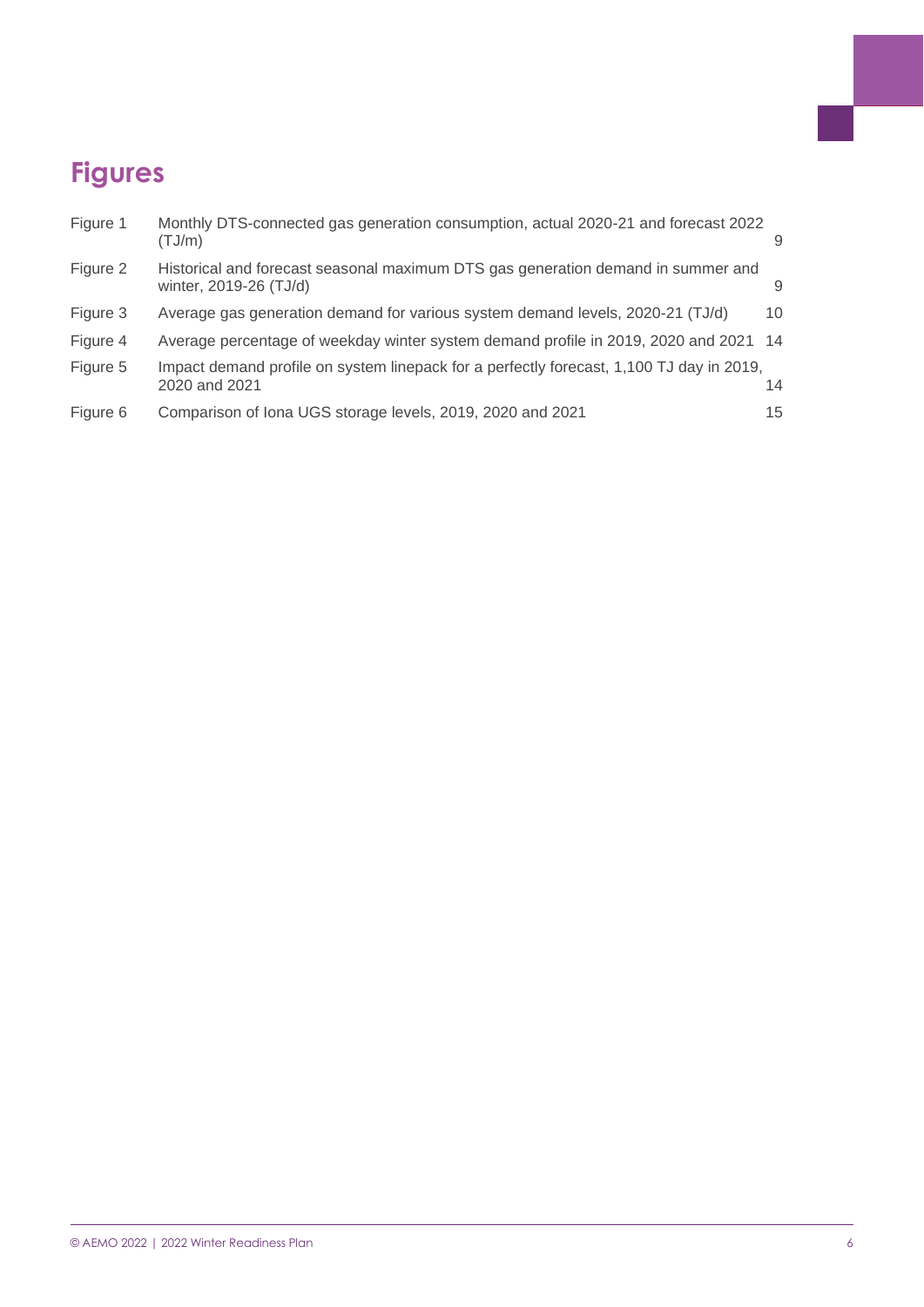# <span id="page-6-0"></span>**1 Winter 2022 outlook**

## <span id="page-6-1"></span>**1.1 Demand for winter 2022**

[Table 1](#page-6-3) shows the forecast peak daily demands<sup>2</sup> for the Declared Transmission System (DTS) from the 2022 Victorian Gas Planning Report (VGPR) Update<sup>3</sup>, and forecast peak hourly demands for winter 2022. The forecast peak daily demands align with the *Progressive Change* scenario, noting that there is little difference between the *Progressive Change* and *Step Change* forecasts for winter 2022.

#### <span id="page-6-3"></span>**Table 1 Forecast peak system daily and hourly demand for winter 2022**

|                                                 | Peak 1-in-2 | <b>Peak 1-in-20</b> |
|-------------------------------------------------|-------------|---------------------|
| Peak daily demand (terajoules a day [TJ/d])     | 1.147       | 1.255               |
| Peak hourly demand (terajoules an hour [TJ/h])* | 75          | 84                  |

\* Peak hourly demand was not forecast as part of the 2022 VGPR Update. Peak hourly demand forecasts reported in the 2021 VGPR remain valid.

### Monthly forecast peak day demand

[Table 2](#page-6-4) shows the forecast peak day system demand for each month during 2022. The highest system demands are forecast to occur during the three coldest months: June, July, and August. Monthly peak day system demands are primarily influenced by weather conditions and with some impact due to seasonal commercial and industrial customer consumption changes.

#### <span id="page-6-4"></span>**Table 2 Forecast monthly peak day demand for 2022,** *Progressive Change* **scenario (TJ/d)**

|            | Jan | Feb | <b>Mar</b> | Apr | May  | Jun   | Jul   | Aug   | Sep   | Oct | <b>Nov</b> | <b>Dec</b> |
|------------|-----|-----|------------|-----|------|-------|-------|-------|-------|-----|------------|------------|
| $1$ -in-2  | 392 | 409 | 473        | 670 | 917  | 1,082 | 1,108 | ,080  | 903   | 749 | 596        | 437        |
| $1$ -in-20 | 440 | 478 | 614        | 832 | ,047 | 1.186 | 1.221 | 1.231 | 1,028 | 871 | 738        | 575        |

## <span id="page-6-2"></span>**1.2 Gas generation**

### **1.2.1 Gas generation forecast**

There are five gas-fired power stations directly connected to the DTS:

- Jeeralang.
- Laverton North.
- Newport.
- Somerton.
- Valley Power.

<sup>&</sup>lt;sup>2</sup> Forecasts with a 1-in-20 probability of exceedance (POE) are statistically expected to be met or exceeded one in every 20 years. This represents more extreme weather than the average weather conditions assumed in a 1-in-2 forecast, which is expected to be met or exceeded one in every two years

<sup>&</sup>lt;sup>3</sup> At https://aemo.com.au/-/media/files/gas/national\_planning\_and\_forecasting/vgpr/2022/2022-victorian-gas-planning-report-update.pdf?la=en.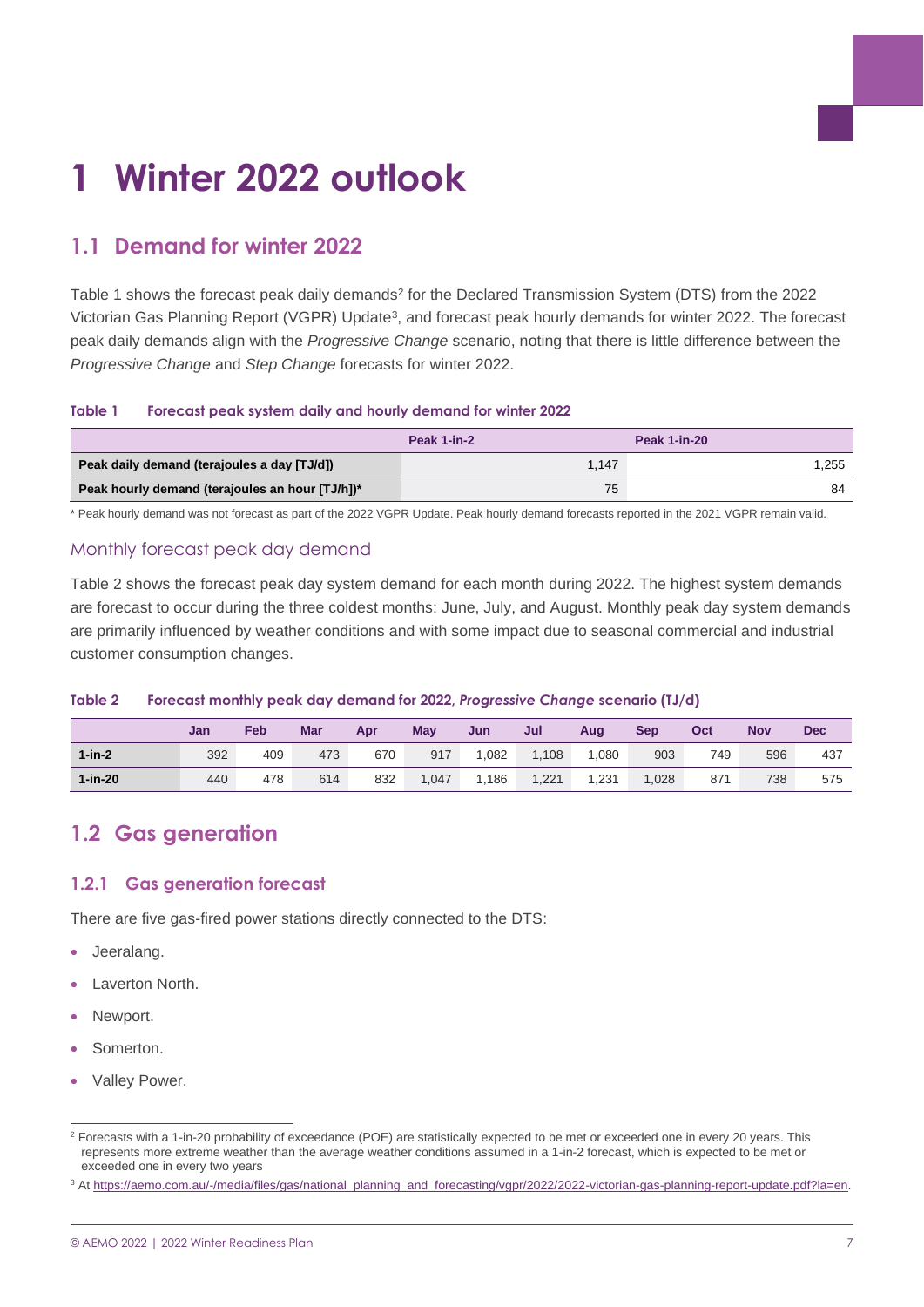DTS-connected gas generators have a considerable impact on the operation of the DTS, due to their location and the large hourly quantities of gas these power stations consume when operating simultaneously (up to approximately 23 terajoules an hour [TJ/h]). The Mortlake Power Station is not connected to the DTS and is supplied directly by gas facilities at Port Campbell via a dedicated pipeline. While not connected to the DTS, gas supply from Port Campbell to the Mortlake Power Station and to South Australia (which has several gas-fired power stations) can reduce the available gas supply into the DTS and may increase the rate of Iona underground gas storage (UGS) inventory depletion.

The gas generation consumption forecasts are subject to a range of uncertainties, including:

- Weather variability**.**
- Reliability of coal-fired generators.
- Major transmission outages.
- Gas prices.
- Timing of the installation and commissioning of renewable energy projects.
- Electricity transmission investments.
- Early closure of coal-fired generators.

The gas generation forecasts presented in the 2022 VGPR Update and 2022 Gas Statement of Opportunities<sup>4</sup> (GSOO) explore the impact of some of these uncertainties and presents a range of expected demands. It is important to note that major outages of generators in the National Electricity Market (NEM) or extreme weather could increase actual gas generation consumption above is the VGPR and GSOO forecasts.

The Victorian gas generation winter consumption forecast presented in the 2022 VGPR Update is lower than the actual consumption during the same period in 2021. The forecast reduction is due to:

- New committed grid-scale variable renewable energy (VRE) generation projects and distributed solar photovoltaics (PV) which reduce the need for gas generation.
- An outage of the Yallourn coal-fired power station during winter 2021 that substantially increased gas generation consumption.

DTS-connected gas generation consumption during the 2022 peak demand period (1 May to 30 September) is forecast to be between 2.1 petajoules (PJ) and 5.4 PJ, based on a range of plausible weather conditions. This range bounds the observed gas generation consumption in the 2021 peak demand period, which was 5 PJ. The annual forecast gas generation for 2022 is between 5.4 PJ and 10.6 PJ, which bounds the actual gas consumption in 2021 of 6.2 PJ. These forecasts were developed before the announcement of an unplanned outage of unit 2 at the Loy Yang A Power Station<sup>5</sup>, which is likely to increase gas generation consumption during winter 2022.

[Figure 1](#page-8-0) shows the monthly DTS gas generation consumption for 2020 and 2021, and the forecast monthly consumption for 2022. Monthly gas generation consumption can be significant during the winter and shoulder periods, and is higher than other times during the year.

<sup>4</sup> At [https://aemo.com.au/-/media/files/gas/national\\_planning\\_and\\_forecasting/gsoo/2022/2022-gas-statement-of-opportunities.pdf?la=en.](https://aemo.com.au/-/media/files/gas/national_planning_and_forecasting/gsoo/2022/2022-gas-statement-of-opportunities.pdf?la=en) <sup>5</sup> See [https://www.agl.com.au/about-agl/media-centre/asx-and-media-releases/2022/may/updated-fy22-guidance.](https://www.agl.com.au/about-agl/media-centre/asx-and-media-releases/2022/may/updated-fy22-guidance)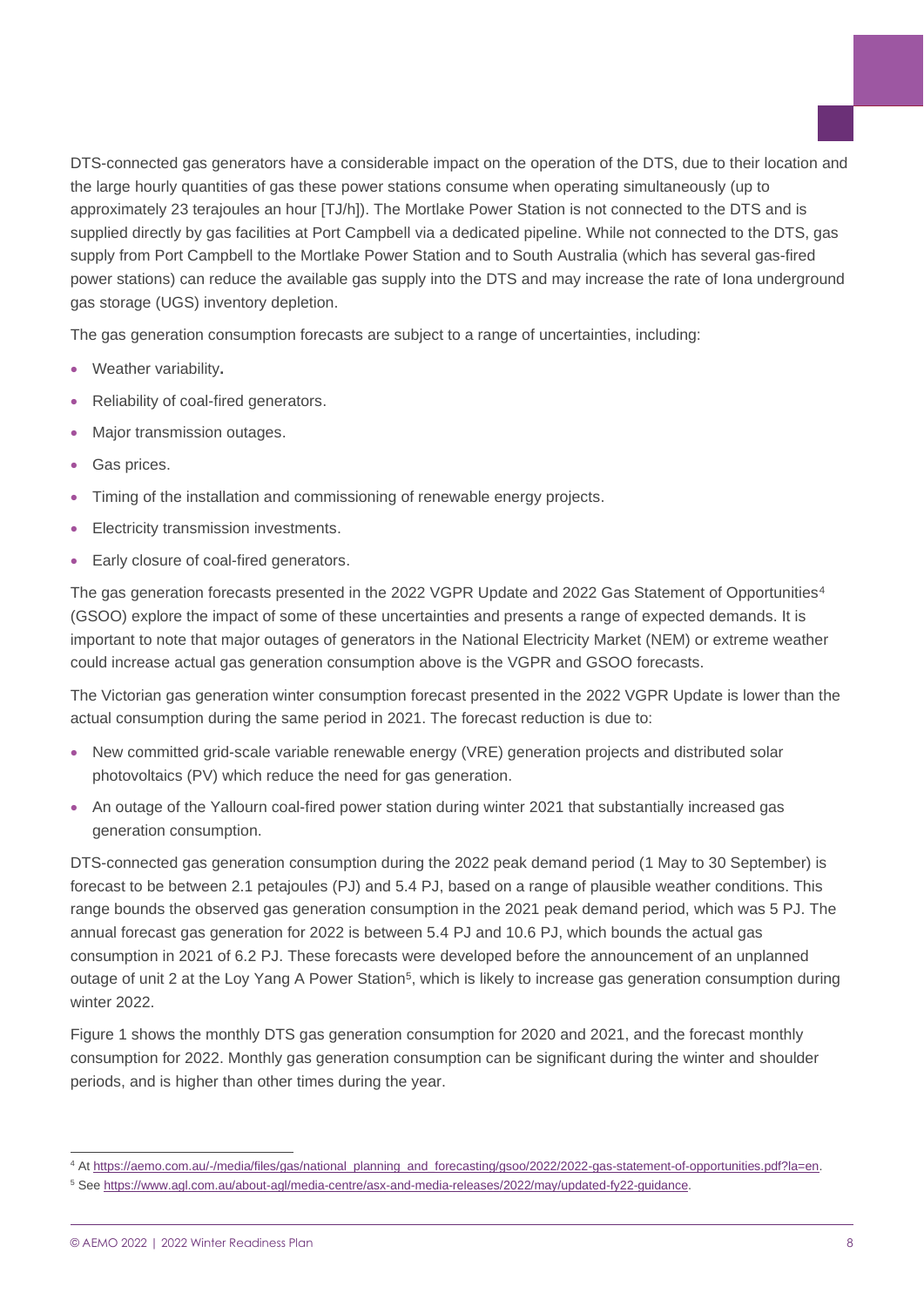

### <span id="page-8-0"></span>**Figure 1 Monthly DTS-connected gas generation consumption, actual 2020-21 and forecast 2022 (TJ/m)**

[Figure 2](#page-8-1) shows the maximum forecast daily gas generation demand for each season from 2022-26. The forecast maximum winter seasonal gas generation demand for winter 2022 is between 96 terajoules a day (TJ/d) and 165 TJ/d, which is less than the maximum gas generation demand observed during winter 2021 of 220 TJ/d. The forecast seasonal peak gas generation demand has the potential to align with peak system demand conditions.



<span id="page-8-1"></span>

<span id="page-8-2"></span>This is supported by [0,](#page-8-2) which shows that average gas generation demand generally increases with system demand, based on historical data from 2020 and 2021. This can be interpreted to mean that the expected gas generation increases with system demand and it is higher on high system demand days.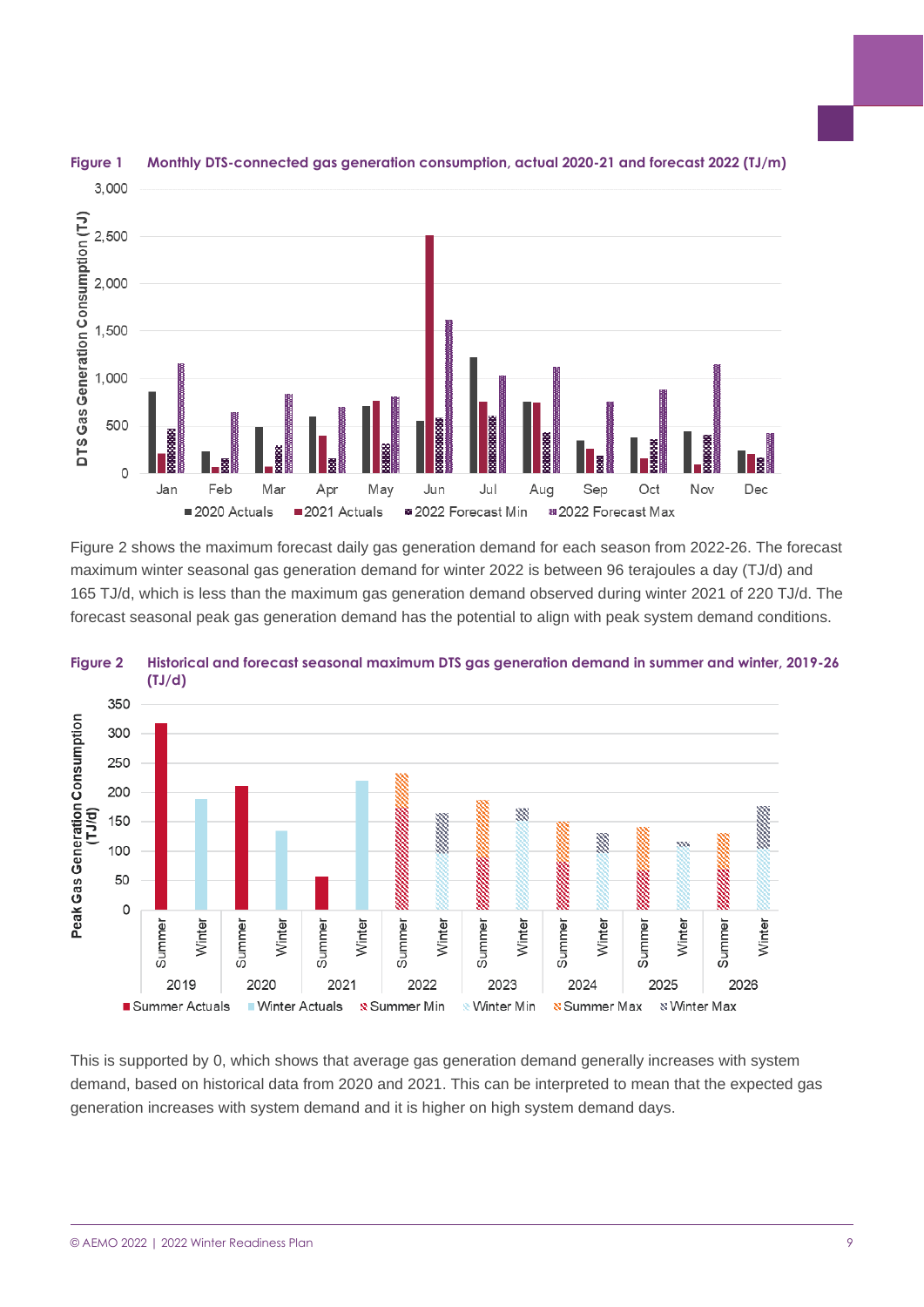

#### <span id="page-9-0"></span>**Figure 3 Average gas generation demand for various system demand levels, 2020-21 (TJ/d)**

## **1.2.2 Gas generation supportability**

Hydraulic modelling completed for the 2021 VGPR indicated that up to 317 TJ/d of gas generation can be supported on a 1-in-2 peak system demand day if the gas generation demand is forecast from the start of the gas day.

The ability of the DTS to support gas generation demand is significantly reduced if this demand is not forecast, because the DTS has a low level of usable linepack, especially in winter, compared to the large gas transmission pipelines that supply Sydney and Adelaide. Other factors that also influence the ability of the DTS to support gas generation demand include increased system demand due to colder than forecast weather, unplanned DTS asset outages, and gas supply disruptions.

Depending on the location and magnitude of the gas generation demand that is unforecast, it is possible for AEMO to either:

- Schedule operational response gas injections, which may include peak shaving Dandenong liquefied natural gas (LNG) injections above firm rates; or
- Issue curtailment instructions to gas generators in accordance with the *Gas Load Curtailment and Rationing*  and Recovery Guidelines<sup>6</sup> to prevent minimum DTS supply pressures being breached, which would threaten supply to customers within the gas distribution networks. This may result in electrical load shedding in the NEM if the gas generators do not hold sufficient alternate fuel, or if there was otherwise insufficient alternative generation sources available.

It is critical to the operation of the DTS and the Declared Wholesale Gas Market (DWGM) that participants accurately forecast gas generation demand to reduce the likelihood of a threat to system security event.

<sup>6</sup> AEMO, *Gas Load Curtailment and Gas Rationing and Recovery Guidelines*, at [http://www.aemo.com.au/Gas/Emergency-management/](http://www.aemo.com.au/Gas/Emergency-management/Victorian-role) [Victorian-role.](http://www.aemo.com.au/Gas/Emergency-management/Victorian-role)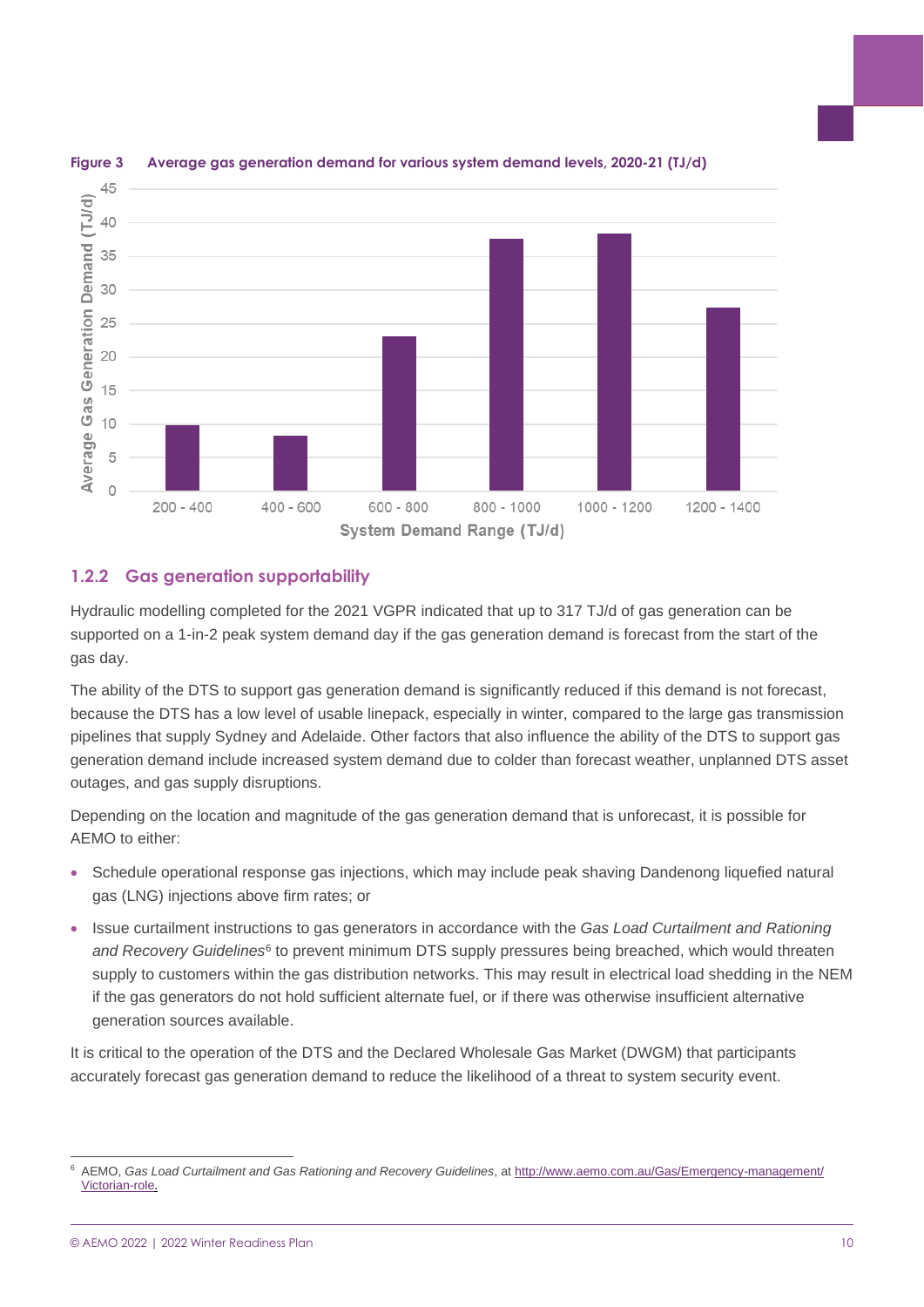

## <span id="page-10-0"></span>**1.3 Supply for winter 2022**

The total available supply to the Victorian DTS this winter, allowing for pipeline capacity constraints, is forecast to be 1,552 TJ/d. The total supply includes the Gippsland zone (972 TJ/d), the Port Campbell zone (447 TJ/d), the New South Wales Zone (47 TJ/d), and the Dandenong LNG facility (87 TJ/d).

The 2022 VGPR Update advised that there is sufficient available supply to support a 1-in-20 year system demand day for 2022.

## Gippsland supply capacity

Peak day Gippsland zone production capacity is forecast to decrease from 1,072 TJ/d in winter 2021 to 1,018 TJ/d in winter 2022. The expected Gippsland zone supply into the DTS is 972 TJ/d; this is less than the Gippsland zone production capacity because some of this gas is also supplied into the Tasmanian Gas Pipeline and the Eastern Gas Pipeline (EGP). The EGP is the only source of supply for non-DTS Victorian demand in Bairnsdale, as well as the south coast of New South Wales, with some gas also supplied to the Australian Capital Territory.

## Port Campbell supply capacity

Peak day Port Campbell production and Iona UGS supply capacity is forecast to remain steady in 2022 at 719 TJ/d, however this supply will continue to be constrained by South West Pipeline (SWP) transportation capacity of 447 TJ/d. As noted in the 2022 VGPR Update, the SWP transportation capacity is expected to be increased for winter 2023 through the construction of the Western Outer Ring Main (WORM) pipeline.

### New South Wales supply capacity

The maximum Culcairn supply capacity from the Moomba to Sydney Pipeline (MSP) in New South Wales will decrease to from 195 TJ/d to 180 TJ/d for winter 2022. Gas from Culcairn is supplied into the Victorian Northern Interconnect (VNI). As detailed in the 2022 VGPR Update, the expected peak day supply from New South Wales into Victoria via Culcairn is expected to be limited to 47 TJ/d as flows along the MSP must also support Sydney and regional New South Wales demand. Increased flows into the DTS via Culcairn are possible, but it is expected that this would be offset by increased flows up the EGP to supply New South Wales. Expected New South Wales supply on peak demand days was informed by east coast mass balance modelling in the 2022 GSOO.

## <span id="page-10-1"></span>**1.4 Peak day supply and demand sensitivity analysis**

AEMO has considered three scenarios to demonstrate a potential supply and demand balance within the DTS for a 1-in-20 system demand day:

- Scenario 1 base case.
- Scenario 2 reduced Longford injections.
- Scenario 3 reduced Longford injections with significant gas generation.

Each scenario considers available supply as reported in the 2022 VGPR Update.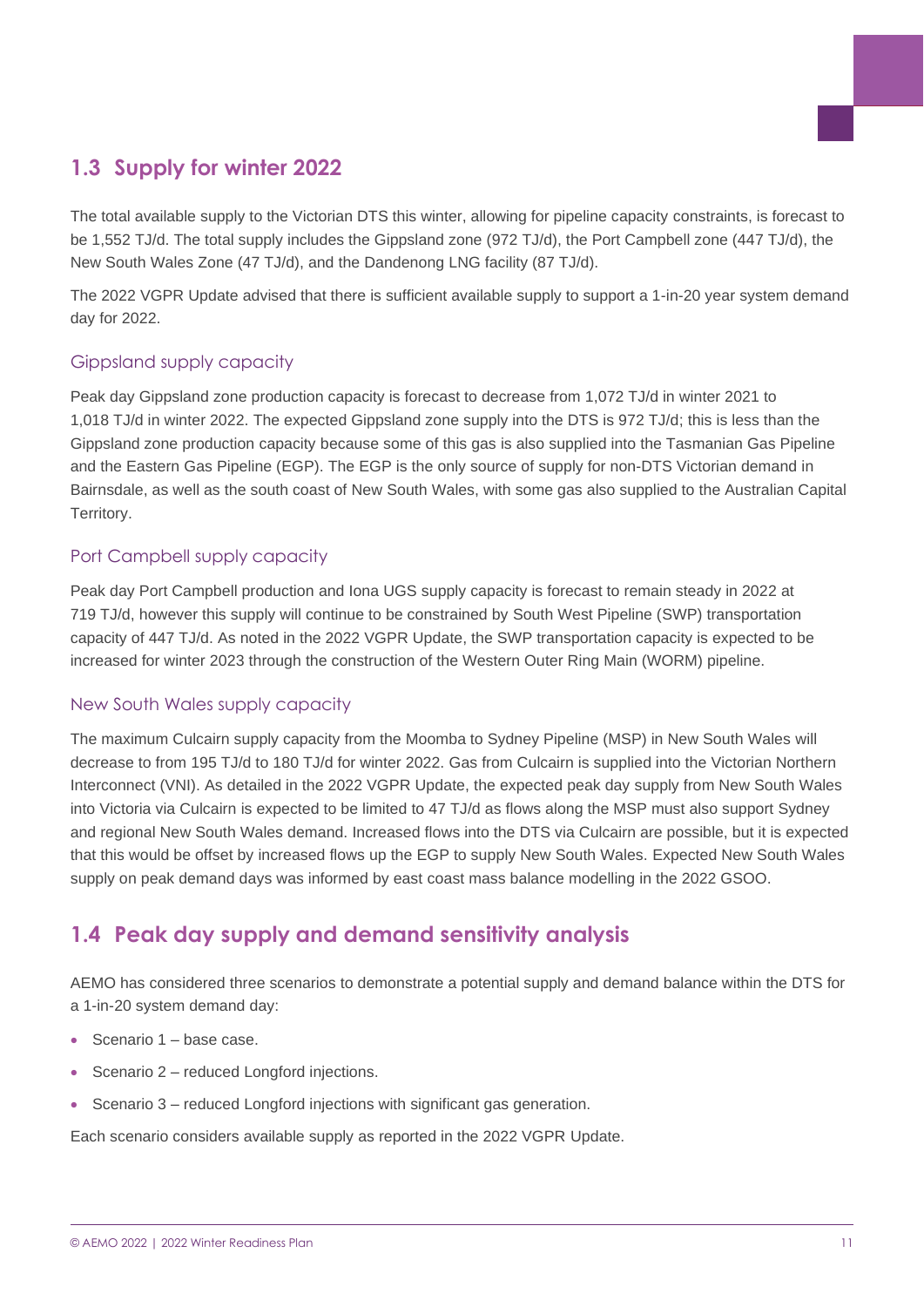DTS peak demand can be satisfied in all scenarios, although supply from Dandenong LNG and VNI imports is required for the highest demand scenarios.

These scenarios do not consider pipeline dynamics and assume an accurate beginning-of-day demand forecast, no facility deviations, and optimum DTS linepack distribution. The supply-demand balance does not account for intraday DTS congestion and does not consider the supply-demand balance in other states.

#### Scenario 1 – base case

The base case scenario assumes that all production facilities and transmission equipment are available at maximum capacity and represents a potential supply demand balance on a 1-in-20 year system demand day [\(Table 3\)](#page-11-0). A range of flows from the Longford and Port Campbell supply hubs are possible, and these are expected to be influenced by gas demand in New South Wales (including the Uranquinty Power Station), Port Campbell (including the Mortlake Power Station), and South Australia.

|                      | Supply (TJ/d) | Demand (TJ/d)         |          |
|----------------------|---------------|-----------------------|----------|
| Gippsland            | 761 - 994     | 1-in-20 system demand | 1,255    |
| <b>Port Campbell</b> | 214 - 447     | <b>Gas generation</b> | $\Omega$ |
| <b>Culcairn</b>      | 47            |                       |          |
| <b>Dandenong LNG</b> | 0             |                       |          |
| <b>Total supply</b>  | 1,255         | <b>Total demand</b>   | 1.255    |

#### <span id="page-11-0"></span>**Table 3 Scenario 1 – peak day supply and demand (TJ/d)**

### Scenario 2 – reduced Longford injection

This scenario assumes that the Longford Gas Plant has reduced production capacity, limiting the Gippsland supply to 670 TJ/d. Following the retirement of the Gas Plant 1 inlet system in late 2021, this capacity reduction is consistent with the loss of one of the two remaining inlet systems (see Section [2.4](#page-16-0) for further detail). East coast mass balance modelling indicates that 610 TJ/d of Longford's reduced capacity would be supplied into the DTS. It is expected that flows from Port Campbell will increase to the capacity of the SWP. Flows via Culcairn may vary based on required MSP deliveries to Sydney. If Sydney demand is less, Culcairn flows may increase, which in turn decreases the amount of Dandenong LNG required.

#### <span id="page-11-1"></span>**Table 4 Scenario 1 – peak day supply and demand (TJ/d)**

|                      | Supply (TJ/d) | Demand (TJ/d)         |          |  |
|----------------------|---------------|-----------------------|----------|--|
| Gippsland            | 610           | 1-in-20 system demand | 1,255    |  |
| <b>Port Campbell</b> | 447           | <b>Gas generation</b> | $\Omega$ |  |
| <b>Culcairn</b>      | 80            |                       |          |  |
| <b>Dandenong LNG</b> | 119           |                       |          |  |
| <b>Total supply</b>  | 1.255         | <b>Total demand</b>   | 1,255    |  |

### Scenario 3 – reduced Longford injections with gas generation demand

This scenario assumes reduced Longford Gas Plant production as in Scenario 2, but with an additional 100 TJ of gas generation demand. The scenario results show that with supplies maximised from all remaining production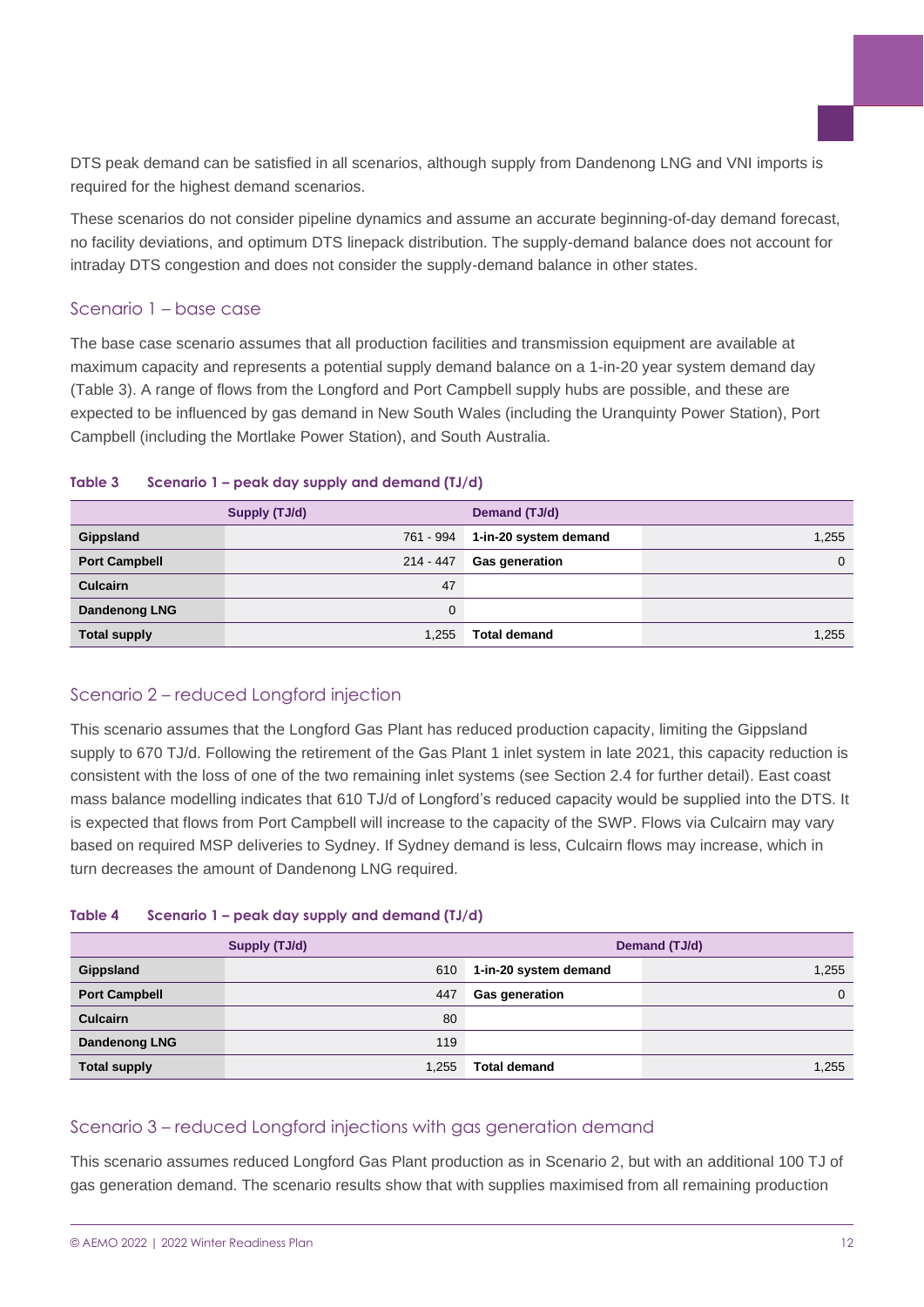facilities (considering likely demand in other jurisdictions), 219 TJ of Dandenong LNG is required to satisfy demand. It is important to note the following regarding this scenario:

- Dandenong supply is well above the firm supply capacity of 87 TJ/d and near the maximum non-firm supply capacity of 237 TJ/d. Dandenong injections of this magnitude greatly increase the risk of storage depletion prior to the end of winter, and this supply may not be available depending on the inventory level at the time.
- Profiling of Port Campbell injections may increase available supply from Port Campbell
- It may be possible to utilise linepack from non-DTS pipelines, increasing supply to the DTS and reducing the required LNG.
- If injections from any source were not available at or near maximum capacity, gas load curtailment would occur in line with the Gas Load Curtailment, Rationing and Recovery Guidelines.

|                      | Supply (TJ/d) | Demand (TJ/d)         |       |  |
|----------------------|---------------|-----------------------|-------|--|
| Gippsland            | 610           | 1-in-20 system demand | 1,255 |  |
| <b>Port Campbell</b> | 447           | <b>Gas generation</b> | 100   |  |
| <b>Culcairn</b>      | 80            |                       |       |  |
| <b>Dandenong LNG</b> | 219           |                       |       |  |
| <b>Total supply</b>  | 1,355         | <b>Total demand</b>   | 1,355 |  |

#### <span id="page-12-2"></span>**Table 5 Scenario 1 – peak day supply and demand (TJ/d)**

## <span id="page-12-0"></span>**2 Operational challenges for winter 2022**

## <span id="page-12-1"></span>**2.1 Peak demand profiled and linepack management**

Victorian residents and businesses were subject to various levels of movement restrictions due to the COVID-19 pandemic during winter 2021. This resulted in a continuation of the behaviour observed in winter 2020, including:

- Reduced commercial and industrial activity.
- Reduced social activity including restaurant dining and sporting matches.
- A large proportion of the population working from home.

[Figure 4](#page-13-0) shows that the average percentage demand profile<sup>7</sup> on winter weekdays in 2021 was almost identical to that observed in 2020. The figure also highlights the differences between 2021 and 2020 (pandemic profile) and 2019 (typical profile).

As highlighted in the 2022 VGPR Update and shown in [Figure 5,](#page-13-1) the pandemic profile has the following impacts in comparison to a typical profile:

• A greater proportion of daily system demand occurs before 10:00 pm, which reduces the usable system linepack at  $10:00$  pm $8$ .

<sup>7</sup> Note that the average percentage demand profile is shown to *normalise* for weather effects.

<sup>&</sup>lt;sup>8</sup> This is a critical time operationally, as it corresponds to the time of minimum system linepack, and minimum system pressure.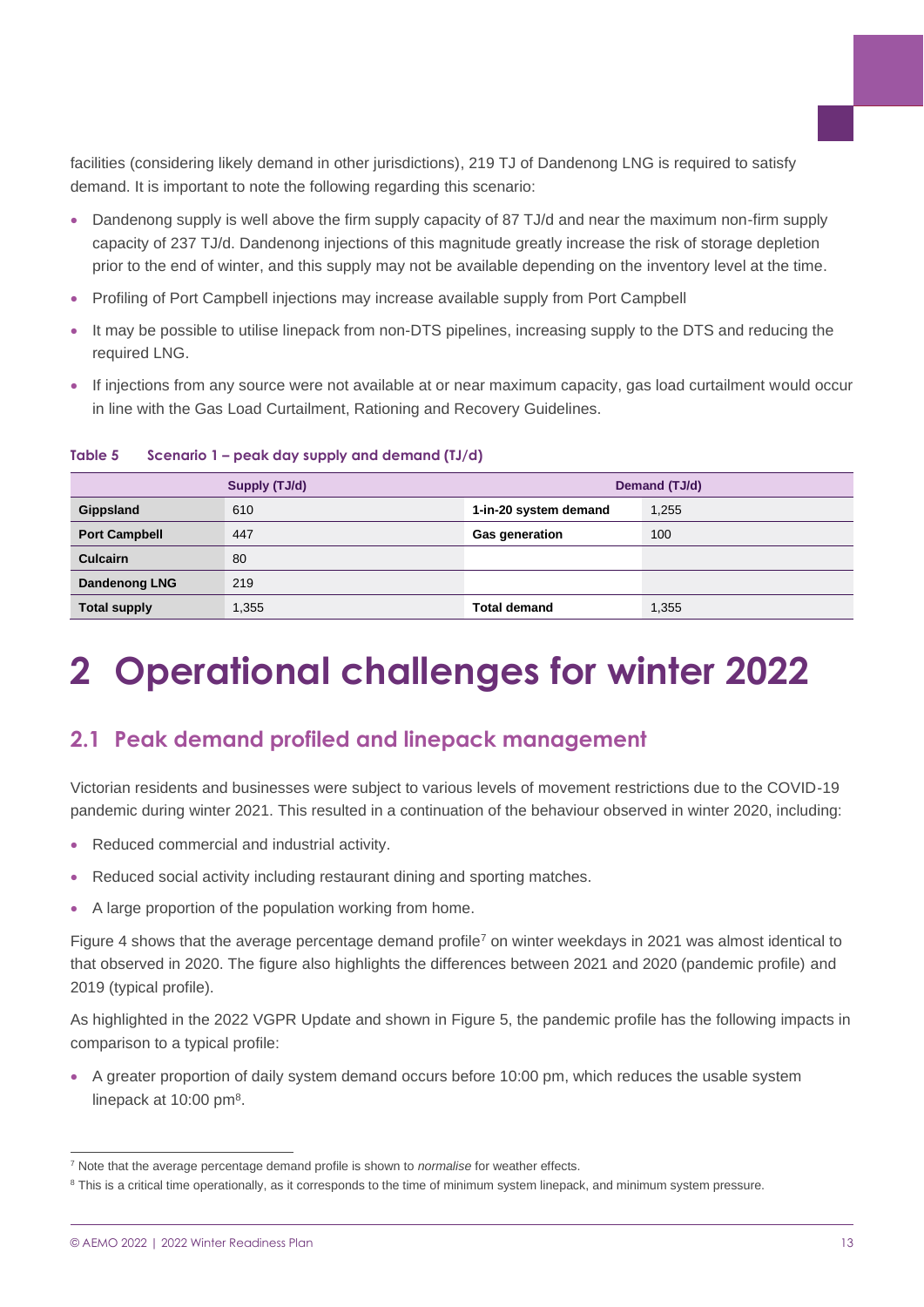• There is limited opportunity to build system linepack during the middle of the day. This reduces system resilience leading into the evening peak, increasing the likelihood of Dandenong LNG being required to manage system pressures.



<span id="page-13-0"></span>

<span id="page-13-1"></span>



There were no threat to system security events during winter 2021 due to generally mild conditions and improvements to AEMO's demand forecasting processes to manage the pandemic profile.

AEMO anticipates 'working from home' arrangements are likely to be maintained throughout the recovery from the COVID-19 pandemic, and that the system demand profile during winter 2022 will be similar to those observed in 2020 and 2021. AEMO therefore expects the demand profile on high system demand days to continue to pose an increased risk to system security.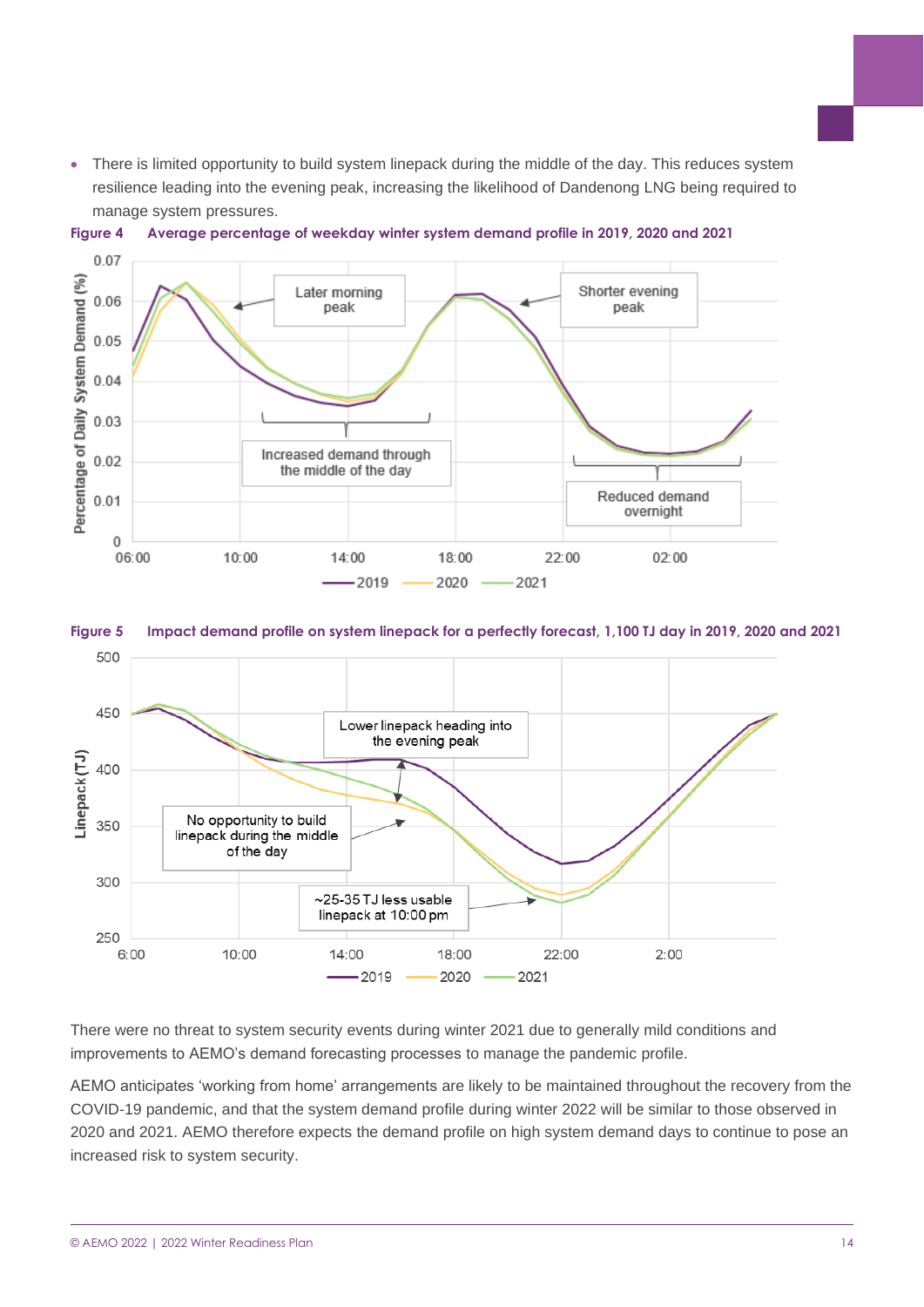AEMO will continue to monitor the demand profile on high demand days, and act in accordance with the Demand Override Methodology<sup>9</sup> to minimise interventions by AEMO.

## <span id="page-14-0"></span>**2.2 Iona UGS inventory**

Iona UGS is a critical source of gas supply to meet winter demand, which is three to four times higher than summer demand. There were significant concerns about Iona UGS inventory during winter 2021, despite storage levels reaching a record high of 24.5 PJ on 10 May. Iona UGS was heavily utilised during winter 2021 (see [Figure](#page-14-1)  [6\)](#page-14-1) with inventory falling to its lowest level of 9.6 PJ on 25 July.

Lochard Energy highlighted an increased risk of supply restrictions from the facility due to the rate of storage reservoir depletion. AEMO requested market participants to consider sourcing increased gas supply from Queensland and formally requested updated gas supply and demand forecasts as well as Iona UGS storage balance projections from market participants.

The high Iona UGS inventory drawdown was to:

- High gas generation demand in Queensland due to the 25 May 2021 Callide incident.
- An outage at Yallourn Power Station due to coal mine flooding risks.
- Reduced Longford Gas Plant capacity for almost three weeks to repair a gas leak on one of its three gas processing trains.

Iona UGS inventory was able to increase during August 2021 due to unusually mild conditions. System demand did not exceed 1,000 TJ/d after 25 July 2021 compared to both August 2019 and August 2020 when system demand peaked at approx. 1,200 TJ/d.



#### <span id="page-14-1"></span>**Figure 6 Comparison of Iona UGS storage levels, 2019, 2020 and 2021**

<sup>9</sup> See [https://www.aemo.com.au/-/media/files/pdf/demand-override-methodology.pdf.](https://www.aemo.com.au/-/media/files/pdf/demand-override-methodology.pdf)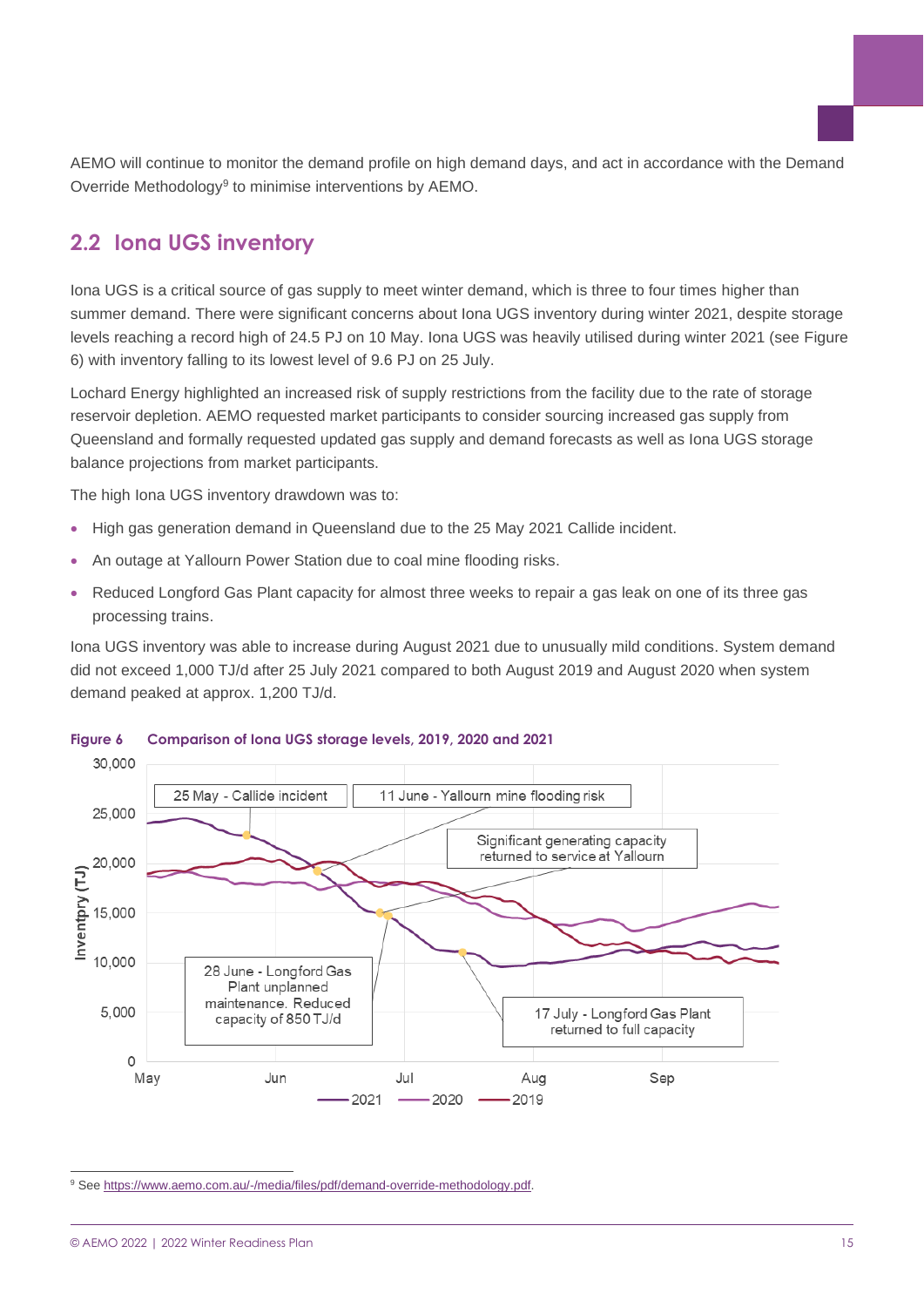The 2022 VGPR Update forecast that there is expected to be sufficient available supply from Victorian production facilities, Iona UGS, and interstate flows to meet winter demand in 2022. Unplanned outages of production facilities, increased demand from gas generation, or reduced supply from Queensland may increase the Iona UGS depletion risk.

AEMO will closely monitor the Iona UGS inventory levels over the winter period and respond accordingly.

## <span id="page-15-0"></span>**2.3 Dandenong LNG inventory**

The Dandenong LNG facility has historically been used to provide an operational response to alleviate threats to system security and for responding to emergency events including the implementation of customer curtailment. The facility is used as a flexible supply source to quickly respond to incidents including supply disruptions, equipment outages or failures, unforecast increases in demand, and high gas generation demand.

AEMO reported a reduction in contracted Dandenong LNG services in the 2021 VGPR<sup>10</sup>, and issued a Notice of a Threat to System Security<sup>11</sup> due to there being insufficient inventory to respond to operational and emergency scenarios. AEMO's modelling indicated that 140 TJ of Dandenong LNG was required as an emergency reserve, and an additional 110 TJ was required to minimise the likelihood of curtailment during threat to system security events. Following the publication of this threat notice, market participants contracted some additional capacity, although this remained below the quantity specified by AEMO.

During winter 2021 while AEMO considered options for increasing Dandenong LNG inventory, the LNG stock level remained above the level specified in the Notice of a Threat to System Security. After a thorough assessment of the available options, AEMO contracted 60 TJ of capacity at the Dandenong LNG facility in January 2022 on the basis that the threat would be ongoing and impact into winter 2022 due to the expected contracted capacity remaining relatively low. AEMO notified the market on 8 March 2022 that this threat to system security had ended and published an Intervention Report<sup>12</sup>.

AEMO's modelling indicates that for winter 2022, 140 TJ of Dandenong LNG is required for an emergency reserve, and 128 TJ is required to minimise the level of curtailment during threats to system security to a 1-in-20 year or 5% probability of exceedance (POE). This increased operational quantity is due to the reduction in Gippsland supply capacity and reduced Longford Gas Plant production system resilience, which is discussed in the 2021 VGPR and the 2022 VGPR Update.

This risk of a gas supply disruption has increased compared to the 2021 VGPR, due to the increased possibility of reduced Longford Gas Plant capacity following the retirement of the Gas Plant 1 inlet section in December 2021.

The 2022 VGPR Update identified that there is forecast to be insufficient Dandenong LNG inventory available from 2022 (including currently contracted AEMO volumes) to manage operational and emergency responses during periods of high unforecast demand or a supply disruption, which increases the risk of AEMO curtailing supply to customers.

<sup>10</sup> See page 50, AEMO 2021 VGPR, at [https://aemo.com.au/-/media/files/gas/national\\_planning\\_and\\_forecasting/vgpr/2021/2021-victorian](https://aemo.com.au/-/media/files/gas/national_planning_and_forecasting/vgpr/2021/2021-victorian-gas-planning-report.pdf?la=en)[gas-planning-report.pdf?la=en.](https://aemo.com.au/-/media/files/gas/national_planning_and_forecasting/vgpr/2021/2021-victorian-gas-planning-report.pdf?la=en)

<sup>11</sup> Se[e https://aemo.com.au/-/media/files/gas/dwgm/2021/threat-to-system-security-notice-dwgm-dandenong-lng-contracted](https://aemo.com.au/-/media/files/gas/dwgm/2021/threat-to-system-security-notice-dwgm-dandenong-lng-contracted-capacity.pdf?la=en)[capacity.pdf?la=en.](https://aemo.com.au/-/media/files/gas/dwgm/2021/threat-to-system-security-notice-dwgm-dandenong-lng-contracted-capacity.pdf?la=en) 

<sup>12</sup> Se[e https://aemo.com.au/-/media/files/gas/dwgm/2022/dwgm-er-21-004-winter-2021.pdf?la=en.](https://aemo.com.au/-/media/files/gas/dwgm/2022/dwgm-er-21-004-winter-2021.pdf?la=en)

<sup>©</sup> AEMO 2022 | 2022 Winter Readiness Plan 16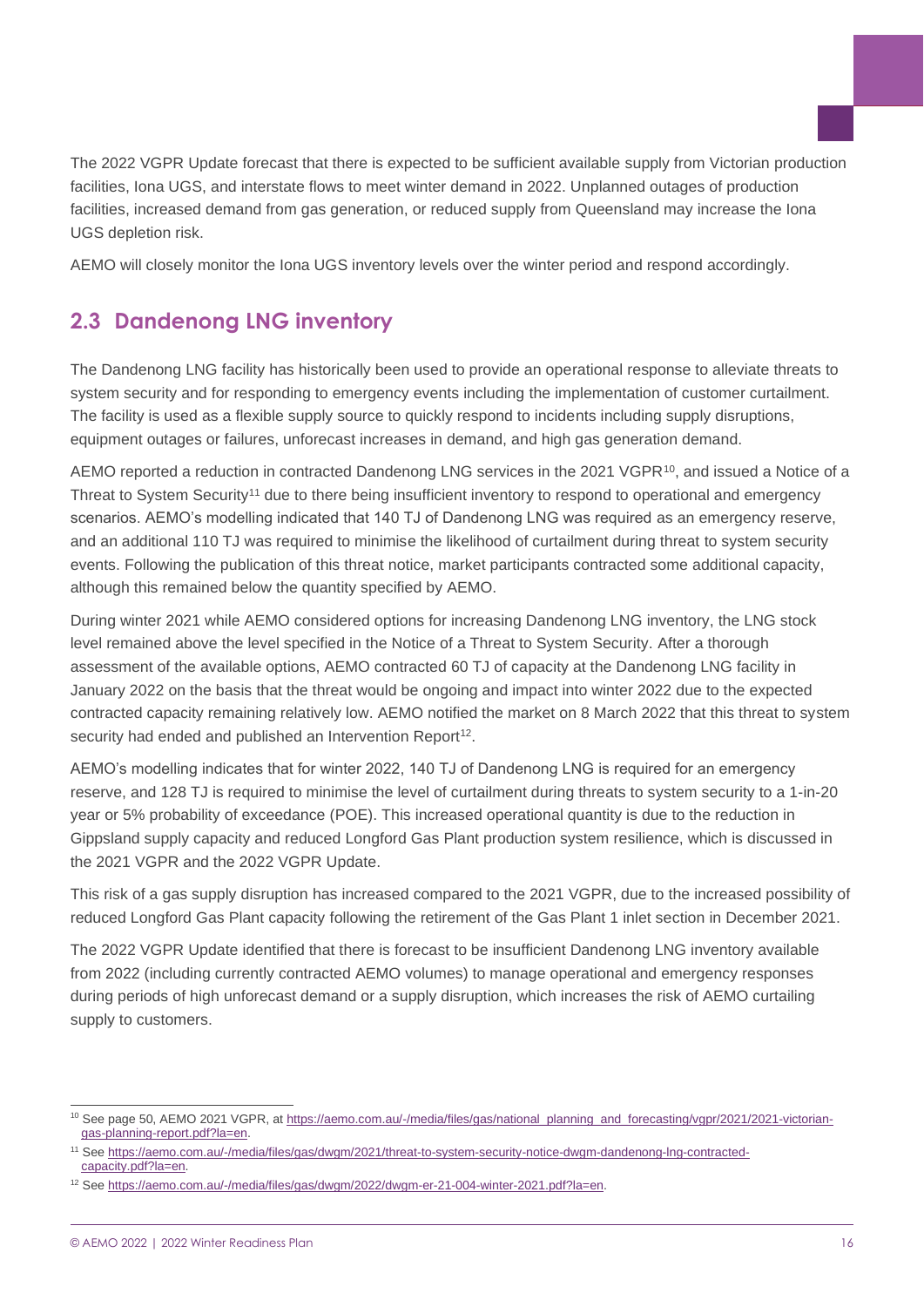Consistent with the criteria above, AEMO has identified this low Dandenong LNG inventory as a threat to system security and sought a market response<sup>13</sup>. AEMO intends to respond to ensure there is sufficient capacity to provide an emergency reserve if market participants do not contract capacity.

## <span id="page-16-0"></span>**2.4 Longford gas plant resilience risks**

The 2022 VGPR Update reported on supply resilience risks relating to the Longford Gas Plant. Those pertinent to winter 2022 are presented below.

### Gas Plant 1 inlet section retirement

As noted above, Esso retired the inlet section of Longford Gas Plant 1 (one of three Longford processing trains) in December 2021 to:

- Align Longford's operating footprint with system capacity.
- Manage risks associated with Gas Plant 1 inlets equipment.
- Increase focus on Gas Plants 2 and 3 inlets systems.

Esso has advised that the capacity of Gas Plants 2 and 3 inlets is sufficient to accommodate Longford gas capacity.

While an Esso review of Gas Plant 2 and 3 inlet systems showed high historical uptime performance, if one of the two remaining inlet sections was unavailable (for example, due to unplanned downtime), the Longford Gas Plant capacity would reduce to 500-650 TJ/d, depending on the gas system conditions at the time.

An outage on a peak demand day is likely to result in a threat to system security, which is likely to require operational response LNG to manage and may result in curtailment in the event of very high gas demands. AEMO is continuing to work with Esso on this issue.

### Ethane constraint

The Longford production system produces an ethane by-product stream that is used by a downstream customer. Periods of reduced customer ethane offtake may constrain Longford production during winter 2022. AEMO is working collaboratively with Esso to minimise the impact on Longford operations and gas supply into the DTS.

AEMO understands that this ethane constraint is unlikely to impact Longford production from winter 2023 due to the forecast reduction in Longford capacity.

<sup>13</sup> Se[e http://vicgas.prod.marketnet.net.au/Public\\_Dir/SWN\\_Attachments/20220329092551%20-%2020220329%20-](http://vicgas.prod.marketnet.net.au/Public_Dir/SWN_Attachments/20220329092551%20-%2020220329%20-%20DLNG%20TTSS%20Notice%20-%20Market%20Response.pdf) [%20DLNG%20TTSS%20Notice%20-%20Market%20Response.pdf.](http://vicgas.prod.marketnet.net.au/Public_Dir/SWN_Attachments/20220329092551%20-%2020220329%20-%20DLNG%20TTSS%20Notice%20-%20Market%20Response.pdf)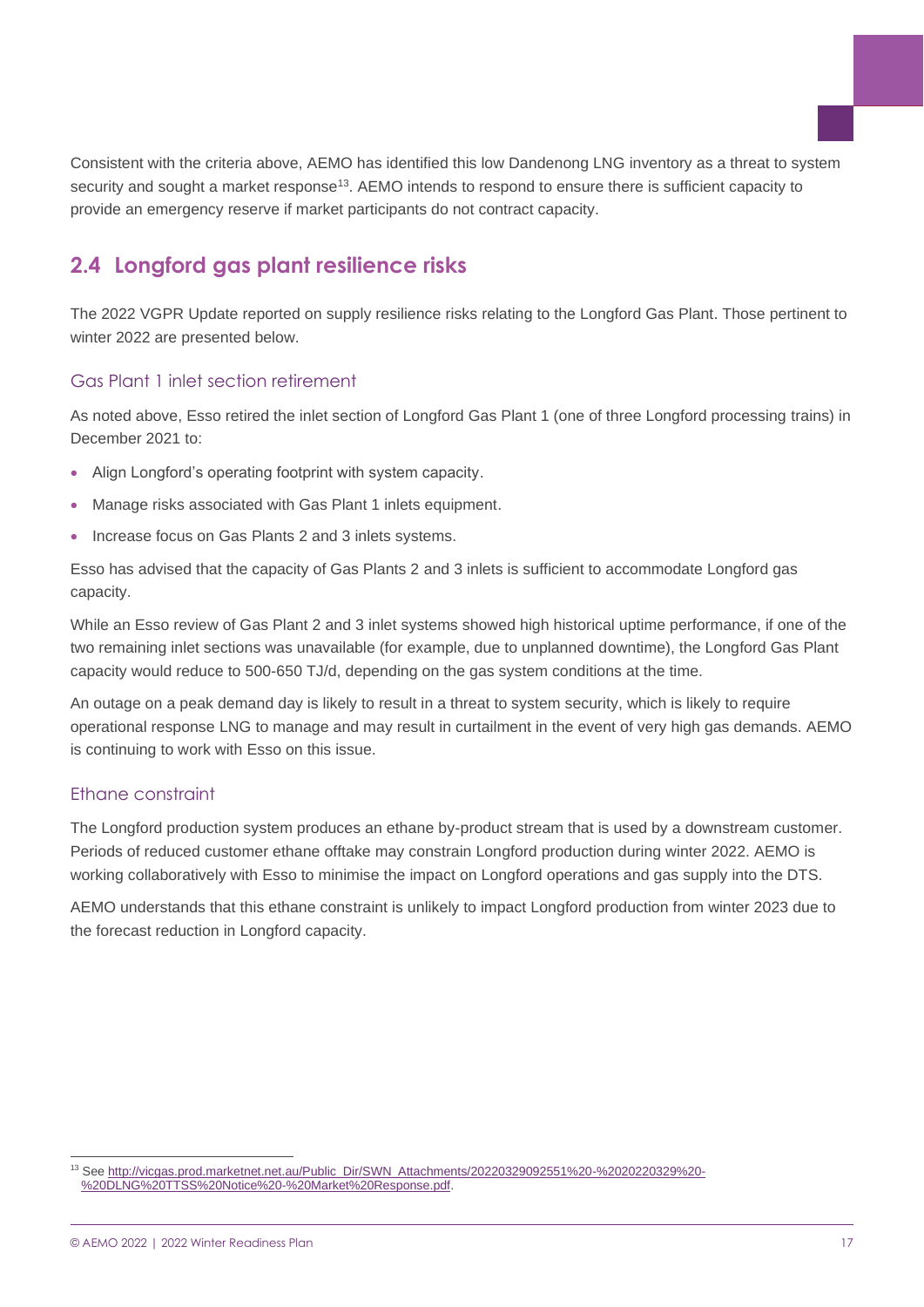## <span id="page-17-0"></span>**3 Resources to manage peak demand**

## <span id="page-17-1"></span>**3.1 Profiled injections**

On peak demand days, conserving or increasing usable DTS linepack before the evening peak is an effective way to reduce the likelihood and severity of a threat to system security. When a peak demand day is forecast, AEMO can improve system security margins by scheduling more Longford Gas Plant injections into the DTS early in the gas day and balancing this with less gas later in the day (referred to as injection profiling).

The total quantity injected for the day is the same, so the market is not impacted by this process<sup>14</sup>.

The profiling process is triggered when the day ahead, Day+1, total demand forecast exceeds 1,150 TJ. AEMO seeks approval from the Longford and VicHub facility operators before scheduling profiled injections<sup>15</sup>.

Profiling may also be considered at lower demand levels or at other facilities depending on the risk profile for the day including gas supply restrictions, transmission equipment outages or restrictions, or abnormal gas demand profiles (such as COVID-19 impacts). During the 2007 drought conditions, Iona UGS injections were profiled to overcome the SWP capacity constraint and to conserve Dandenong LNG inventory.

Accurate forecasting of gas generation demand for the day ahead schedule assists AEMO in determining whether or not to initiate injection profiling.

Injection profiling was not used in winter 2021 because the forecast total demand prior to the gas day did not exceed the threshold over the winter period.

## <span id="page-17-2"></span>**3.2 Demand forecast override methodology**

In addition to the requirement for market participants to submit a demand forecast, AEMO prepares its own independent forecast of daily system demand and the profile of this demand. If the aggregate of the market participants' demand forecasts is too low (or too high) relative to AEMO's demand forecast, an override quantity may be added to (or subtracted from) the market participants' aggregate demand forecast. This ensures that an appropriate amount of gas is scheduled to maintain an appropriate level of linepack and to maintain system security.

The override quantity is calculated based on the *Victorian Wholesale Gas Demand Override Methodology*<sup>16</sup> . It considers variables such as:

- Beginning-of-day linepack level (high, on target or low).
- Profile type (light, average or heavy).
- Demand override adjustment factors.
- Time of day.

<sup>&</sup>lt;sup>14</sup> Profiling injections does not impact either imbalance or deviation payments.

<sup>&</sup>lt;sup>15</sup> Injection profiling is available at the Longford injection point.

<sup>&</sup>lt;sup>16</sup> Se[e https://aemo.com.au/-/media/files/gas/dwgm/2009-15/demand-override-methodology.pdf.](https://aemo.com.au/-/media/files/gas/dwgm/2009-15/demand-override-methodology.pdf)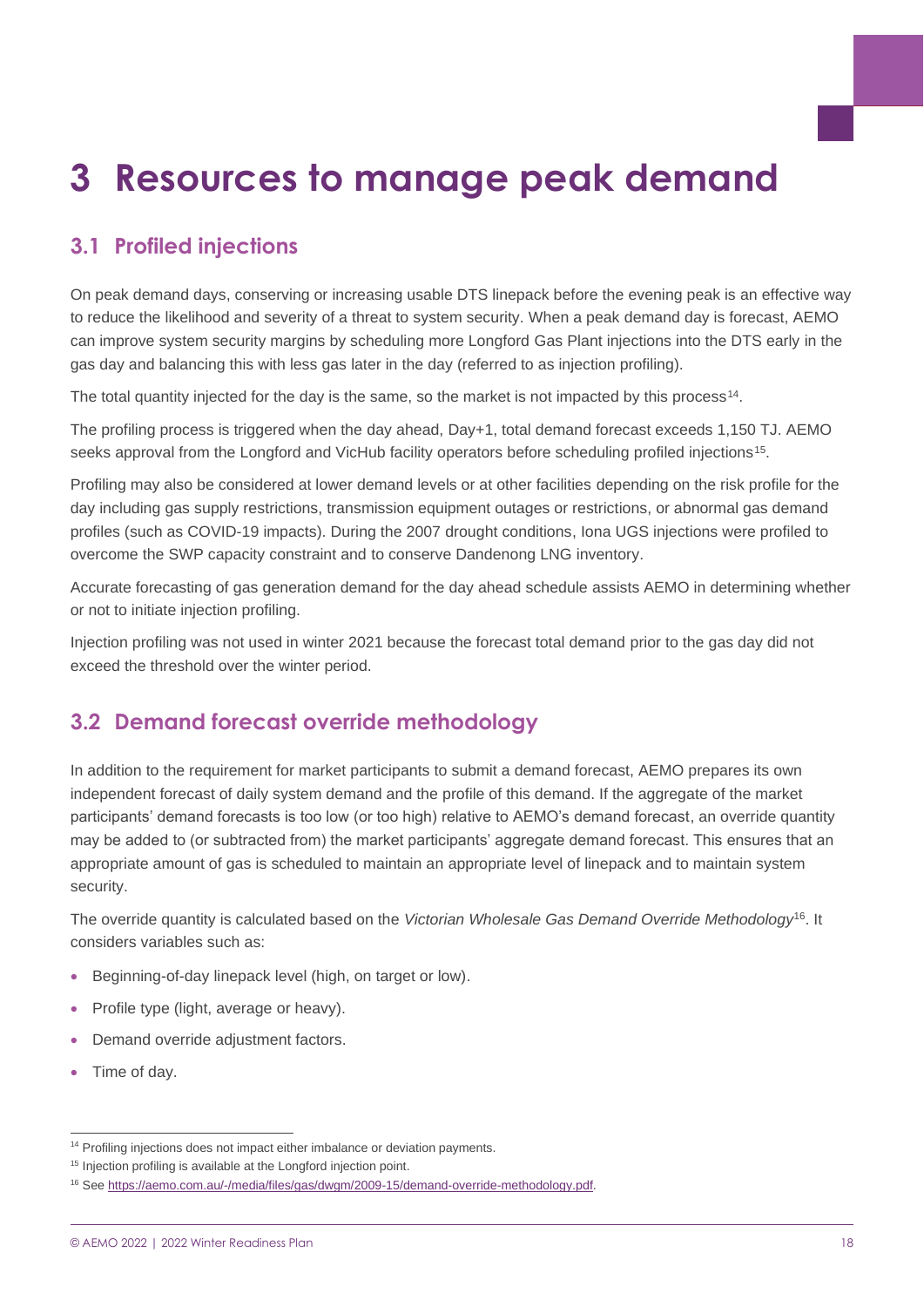These variables are then used to calculate upper or lower threshold limits at each scheduling interval. The difference between AEMO's and the market participants' total demand forecasts is compared to this calculated threshold limit. If necessary, an adjustment is then made to the market participants' aggregate demand forecast so it is within the upper or lower threshold limit.

## <span id="page-18-0"></span>**3.3 Gas generation demand monitoring**

## **3.3.1 Monitoring DTS-connected gas generation**

Gas consumption by DTS-connected gas-fired generation units is monitored in real time through AEMO's Gas System Control and Data Acquisition (SCADA) system. Gas generation forecasts are obtained from site-specific forecasts submitted by market participants as well via the NEM Pre-Dispatch scheduling system. AEMO monitors these forecasts to ensure they are consistent and that any known increase in the gas generation forecast can be supported by the DTS.

The NEM operates on five-minute scheduling intervals, while the DWGM operates with schedules issued at 06:00, 10:00, 14:00, 18:00, and 22:00 for the current gas day. It is therefore possible for a generator's dispatch instructions to change within a DWGM scheduling interval, with additional gas not scheduled for up to four hours (unless AEMO intervenes in the DWGM by publishing an ad hoc schedule).

AEMO maintains awareness of intended gas generation operation by:

- Monitoring NEM Pre-Dispatch and current gas generation demand through its Gas SCADA system.
- Modelling pipeline pressures to determine whether sufficient gas is available to maintain DTS pressures.
- Having the AEMO NEM Control Room inform the AEMO Gas Control Room of likely unforecast increases in gas generation demand. The Gas Control Room will also notify the NEM Control Room of any issues within the gas system that may lead to DTS-connected gas generation units having insufficient gas supply.
- Contacting participants to clarify the intended operation of their gas generation units.

### **3.3.2 Operational response to unforecast gas generation**

AEMO may implement the following operational responses to manage unforecast gas generation demand:

- Updating the total demand forecast in accordance with the demand override methodology to account for the forecast increase in gas generation demand. Total demand includes system demand and gas generation demand.
- Issuing a Notice of a Threat to System Security if modelling indicates that an unforecast increase in gas generation demand will result in a threat to system security. AEMO's range of responses to a threat to system security includes publishing an ad hoc schedule, which is a market intervention (detailed in Section [3.4\)](#page-19-0).
- Issuing a direction to facility operators to inject additional gas into the DTS including non-firm gas, or issuing DTS-connected gas generation units with a Direction to Curtail Load in accordance with the *Gas Load Curtailment and Rationing and Recovery Guidelines*<sup>17</sup> .

<sup>17</sup> At [http://www.aemo.com.au/Gas/Emergency-management/Victorian-role.](http://www.aemo.com.au/Gas/Emergency-management/Victorian-role)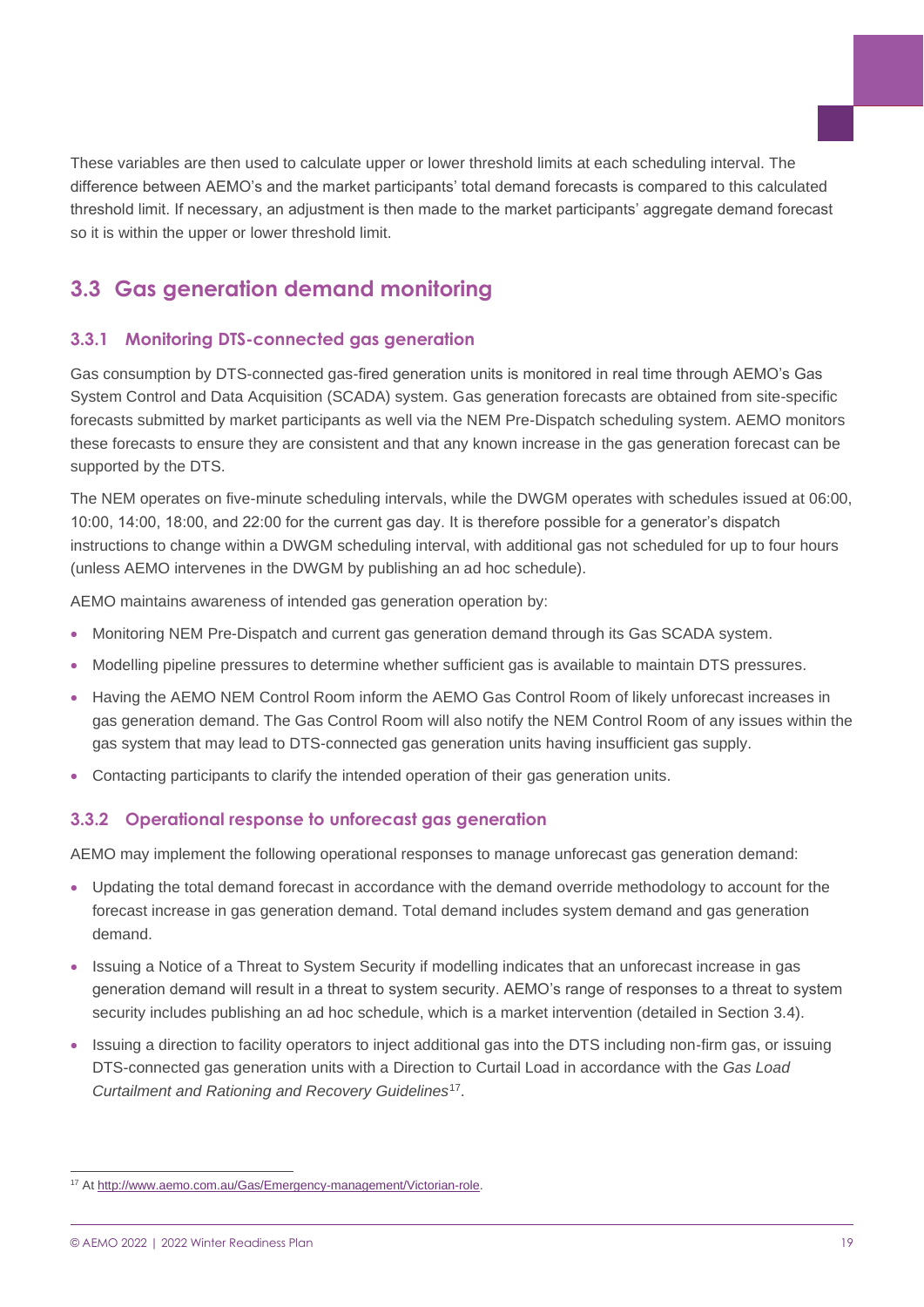The four largest DTS-connected gas power stations can switch to liquid fuel in the event of insufficient gas supply. If AEMO needs to curtail gas supply to these units, they are expected to have the option of continuing to operate using liquid fuel.

The AEMO Gas Control Room will consult with the NEM Control Room prior to curtailing DTS-connected gas generation units. The NEM Control Room may direct gas generation units with alternative fuel supply to generate to maintain power system security.

### **3.3.3 Monitoring non-DTS-connected gas generation**

AEMO does not have real-time monitoring of non-DTS gas pipeline flows and linepack conditions (that is, the AEMO Gas SCADA only monitors and controls the DTS). AEMO monitors non-DTS connected gas generation demand via the NEM Pre-Dispatch and non-DTS pipeline flows via the Natural Gas Services Bulletin Board.

By monitoring these flows along with the DWGM bid stacks, AEMO has some indication of whether DTS injections or withdrawals are more or less likely to occur. Examples include:

- Exports from Victoria via Culcairn to support Uranquinty Power Station operation.
- Imports into Victoria via Culcairn being impacted by the operation of the Uranquinty Power Station.
- Supply into the SWP at Port Campbell when the Mortlake Power Station is or is not operating, as well as SEA Gas Pipeline flows and South Australian gas generation demand.
- VicHub and TasHub supply into the Longford to Melbourne Pipeline when the Tallawarra (as well as Bairnsdale) and Tamar Valley power stations (respectively) are operating.

Monitoring demand at these gas generation units enables AEMO to anticipate gas flows into and out of the DTS.

### **3.3.4 Gas Supply Guarantee**

The Gas Supply Guarantee<sup>18</sup> was instituted in response to commitments by production facility operators and pipeline operators to the Commonwealth Government to make gas available for gas generation during peak demand periods in the NEM.

The Gas Supply Guarantee mechanism is a process to identify, assess, and confirm a potential supply shortfall. AEMO will then communicate with industry and call for a response to the shortfall. The Gas Supply Guarantee process will be available for use if required during winter 2022.

## <span id="page-19-0"></span>**3.4 Threat to System Security**

AEMO must monitor operational conditions to identify any material schedule deviation or forecast that may cause a threat to system security. This includes:

- Rapidly increasing demand due to deteriorating weather conditions.
- Unforecast increases in gas generation demand.
- Unscheduled DTS asset outage.
- A transmission pipeline incident and/or a gas supply incident.

<sup>&</sup>lt;sup>18</sup> See [https://www.aemo.com.au/Electricity/National-Electricity-Market-NEM/Emergency-Management/Gas-Supply-Guarantee.](https://www.aemo.com.au/Electricity/National-Electricity-Market-NEM/Emergency-Management/Gas-Supply-Guarantee)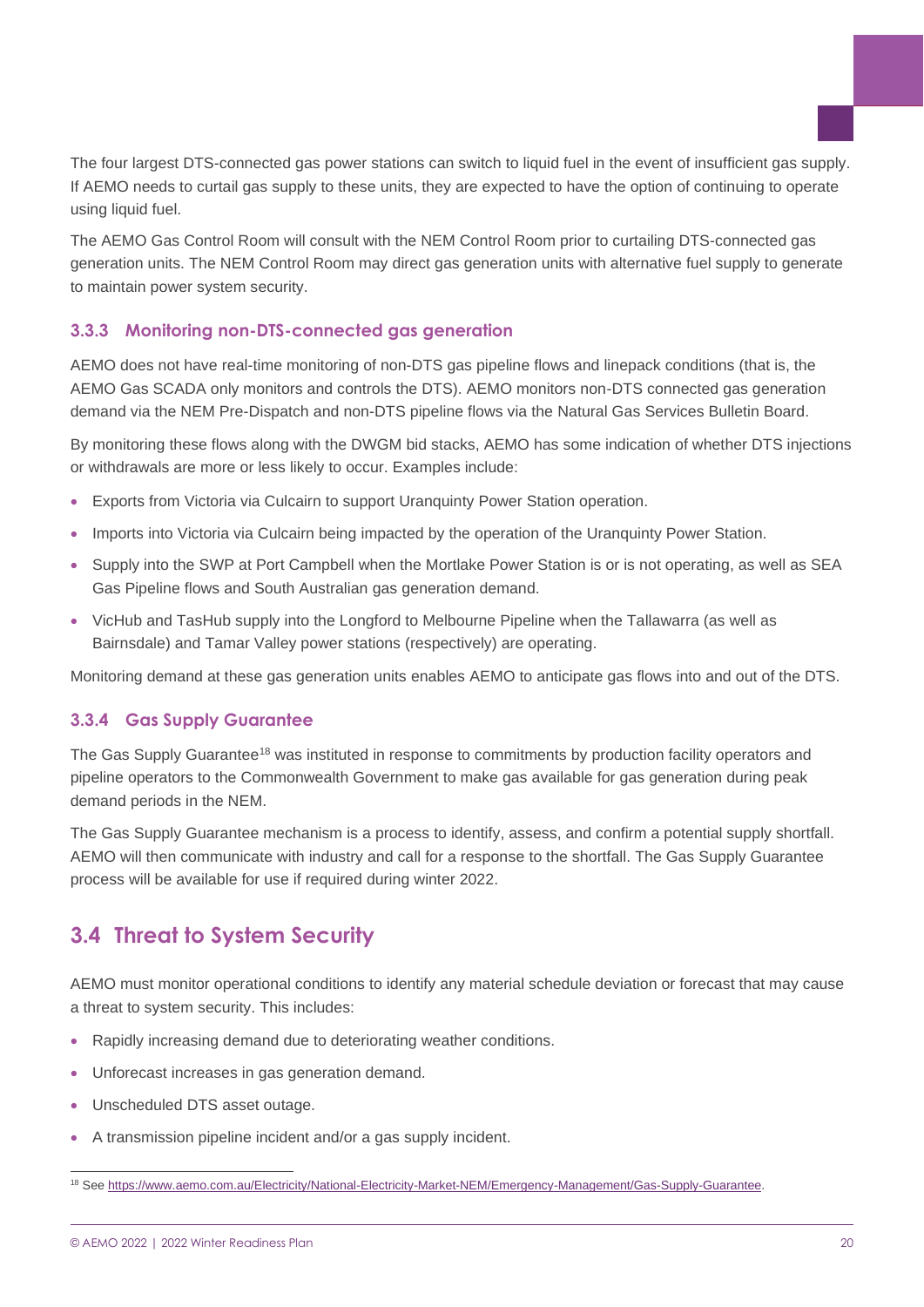If AEMO identifies a threat to system security, the following actions will be taken as described in full in the *Wholesale Market System Security Procedures*<sup>19</sup>:

- Notify market participants of the threat. AEMO may also request for a market response to the threat to system security.
- Take appropriate action to resolve the threat to system security which includes, but is not limited to, publishing an ad hoc schedule, injecting out of merit order gas at the next operating schedule, directing participants to inject or withdraw gas, and curtailment.
- Notify market participants that the threat to system security has ended.

## <span id="page-20-0"></span>**3.5 Gas Operations Engineers skills refreshing and training**

AEMO has continued to develop and deliver training for Gas Operations Engineers who staff its gas control room as well as for operational support staff. Training covers a range of areas such as linepack management, compressor operations, and refresher training on key operational procedures.

Scenario-based learning forms a central part of the training delivered to the Gas Operations Engineers as preparation for high demand days in the upcoming winter. Assessments conducted through the Competency Based Learning Framework and e-learning modules ensure that gas control room competency is appropriately developed and maintained.

## <span id="page-20-1"></span>**4 Emergency management**

## <span id="page-20-2"></span>**4.1 Legislation and rules**

The *National Gas (Victoria) Act 2008* is the legislation for the application of the National Gas Law (NGL) and rules in Victoria. The NGL defines an emergency as it applies in Victoria. It specifies what is required to prepare for gas emergencies, the requirements for the Gas Emergency Protocol, and that participants must comply with the Gas Emergency Protocol.

<sup>&</sup>lt;sup>19</sup> At [https://www.aemo.com.au/energy-systems/gas/emergency-management/victorian-role.](https://www.aemo.com.au/energy-systems/gas/emergency-management/victorian-role)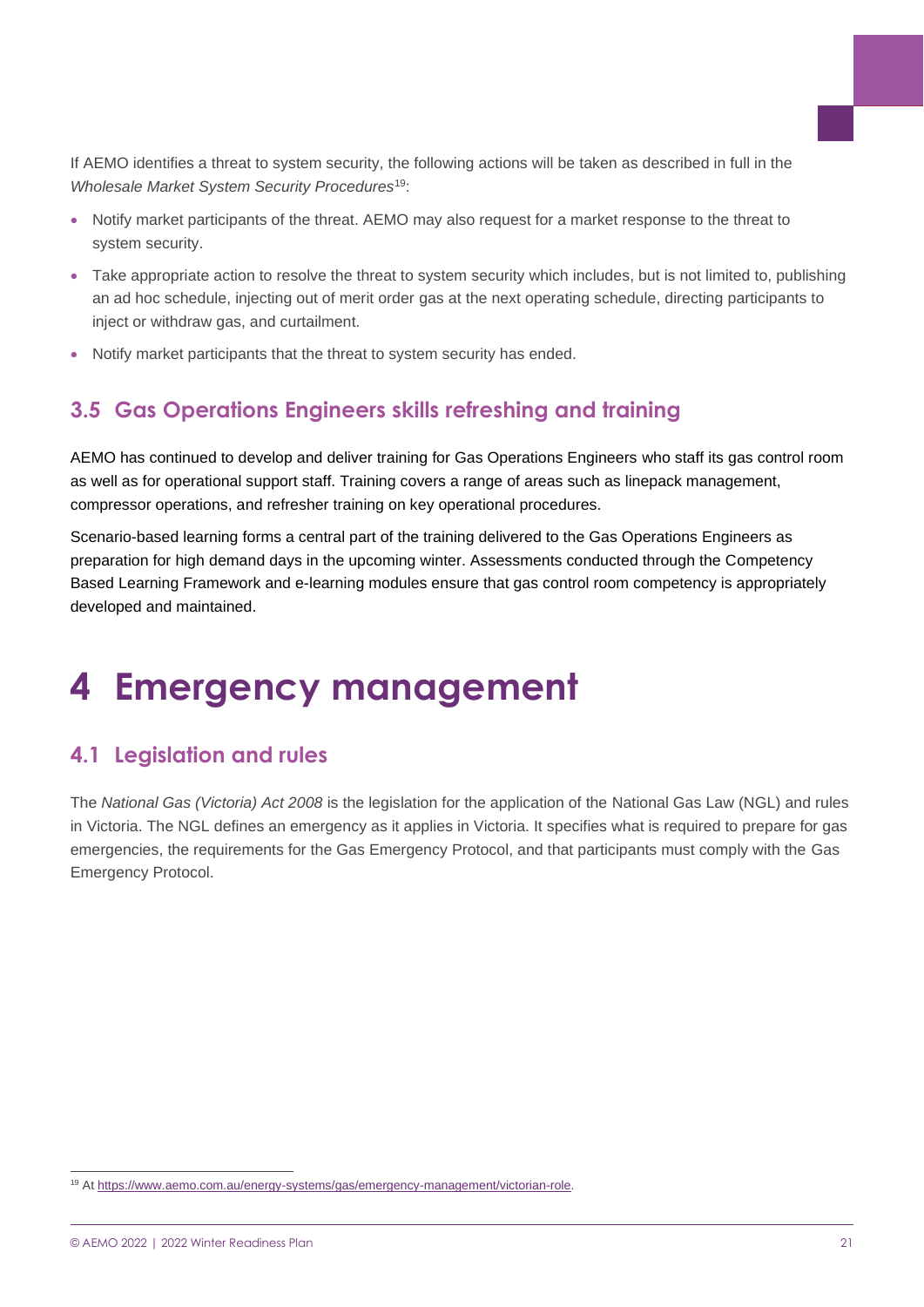## <span id="page-21-0"></span>**4.2 Emergencies**

Emergencies are defined under the Section 333 of the National Gas Rules (NGR) as follows:

#### *(1) An emergency occurs when:*

- *(a) AEMO reasonably believes there to be a situation which may threaten:*
	- *(i) reliability of gas supply; or*
	- *(ii) system security or the security of a declared distribution system; or*
	- *(iii) public safety,*

*and AEMO in its absolute discretion considers that the situation is an emergency and declares there to be an emergency; or*

*(b) AEMO declares there to be an emergency at the direction of a government authority authorised to give such directions.*

AEMO will declare an emergency if it reasonably believes that an operational response cannot address the issue. It will implement the declaration by issuing an Emergency Declaration Notice to the Emergency Manager, Duty Manager, or General Manager of each participant.

AEMO is also responsible for maintaining the Gas Emergency Protocol<sup>20</sup>. This protocol consists of the:

- *Gas Load Curtailment and Gas Rationing and Recovery Guidelines –* define classes of gas customers within prioritised curtailment tables, from which curtailment lists are derived. These guidelines are based on system security criteria and can be modified by government direction.
- *Wholesale Market System Security Procedures –* set the thresholds for operation of the DTS, so threats to system security are averted or minimised.
- *Emergency Procedures (Gas) –* guide the management, preparation, response and recovery for gas emergencies in Victoria. The procedures are underpinned by the principles of maintaining gas supply reliability, maintaining DTS system security, and minimising risks to public safety.

The NGR outlines four key requirements for participants. Each participant must:

- Notify AEMO as soon as practicable of any emergency or situation that may threaten system security.
- Use best endeavours to ensure that its safety plan (if any) permits it to comply with emergency directions.
- Provide AEMO with emergency contacts (including an email address, telephone and fax number, name, and title) of an appropriate representative who has the authority and responsibility to act in the event of an emergency.
- Ensure all relevant officers, staff, and customers are familiar with the emergency protocol and the participant's safety plan or procedures.

<sup>&</sup>lt;sup>20</sup> Gas Emergency Protocol documents can be found at [http://www.aemo.com.au/Gas/Emergency-management/Victorian-role.](http://www.aemo.com.au/Gas/Emergency-management/Victorian-role)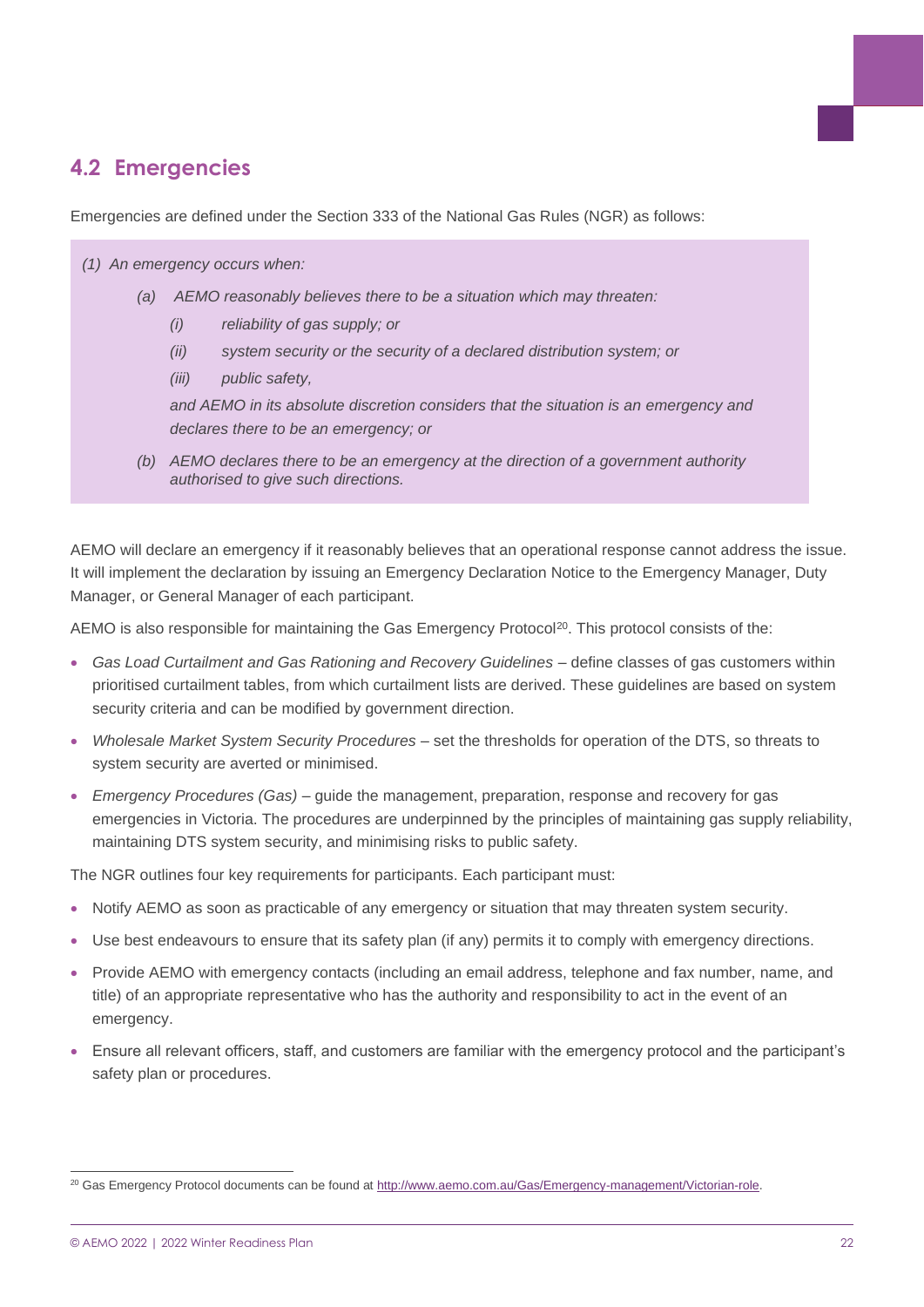#### **4.2.1 AEMO's powers during an emergency**

AEMO may use section 91BC of the NGL to issue directions for managing:

- The operation or use of any equipment or installation.
- The control of natural gas flow.
- Any other matter that may affect the safety, security, or reliability of the declared transmission or declared distribution systems.

While AEMO's powers under NGL 91BC can be used without declaring an emergency or issuing a notice of a threat to system security, it is unlikely AEMO would invoke these powers without initiating one or both of these mechanisms.

### **4.2.2 Energy Safe Victoria's power to issue directions**

During a gas emergency, the Director of Energy Safe Victoria (ESV) may also issue a direction that ESV believes is needed to avoid a situation occurring that is likely to impact public safety. The intent is to regulate the available gas supply (having regard to community needs) and facilitate the reliability of gas supply or the security of systems for transmitting or distributing gas.

#### **4.2.3 The Governor and Minister for Energy**

The Governor may also declare a proclamation under Part 9 of the *Gas Industry Act*, if it appears that the available supply of gas is (or is likely to become) insufficient for the community's essential needs. The proclamation remains in effect until the Governor revokes it. While the proclamation is in force, the Minister for Energy may give any direction necessary to ensure the safe and secure supply of gas.

## <span id="page-22-0"></span>**4.3 Threat to system security procedure**

A threat to system security<sup>21</sup> can be indicated by any one of the following:

- The annual planning reviews prepared by AEMO.
- An operating schedule.
- Any other fact or circumstance that AEMO becomes aware of.

A threat to system security may impact the DTS partially or as a whole. AEMO has the power to issue a notice of a threat to system security if it reasonably believes some level of operational response can address the issue, otherwise an "emergency" will be declared.

If a threat to system security occurs:

- AEMO will assess the threat and notify the market.
- If there is sufficient time, AEMO may request the market to respond to alleviate the threat.

<sup>&</sup>lt;sup>21</sup> A threat to system security is defined in rule 341 of the NGR.